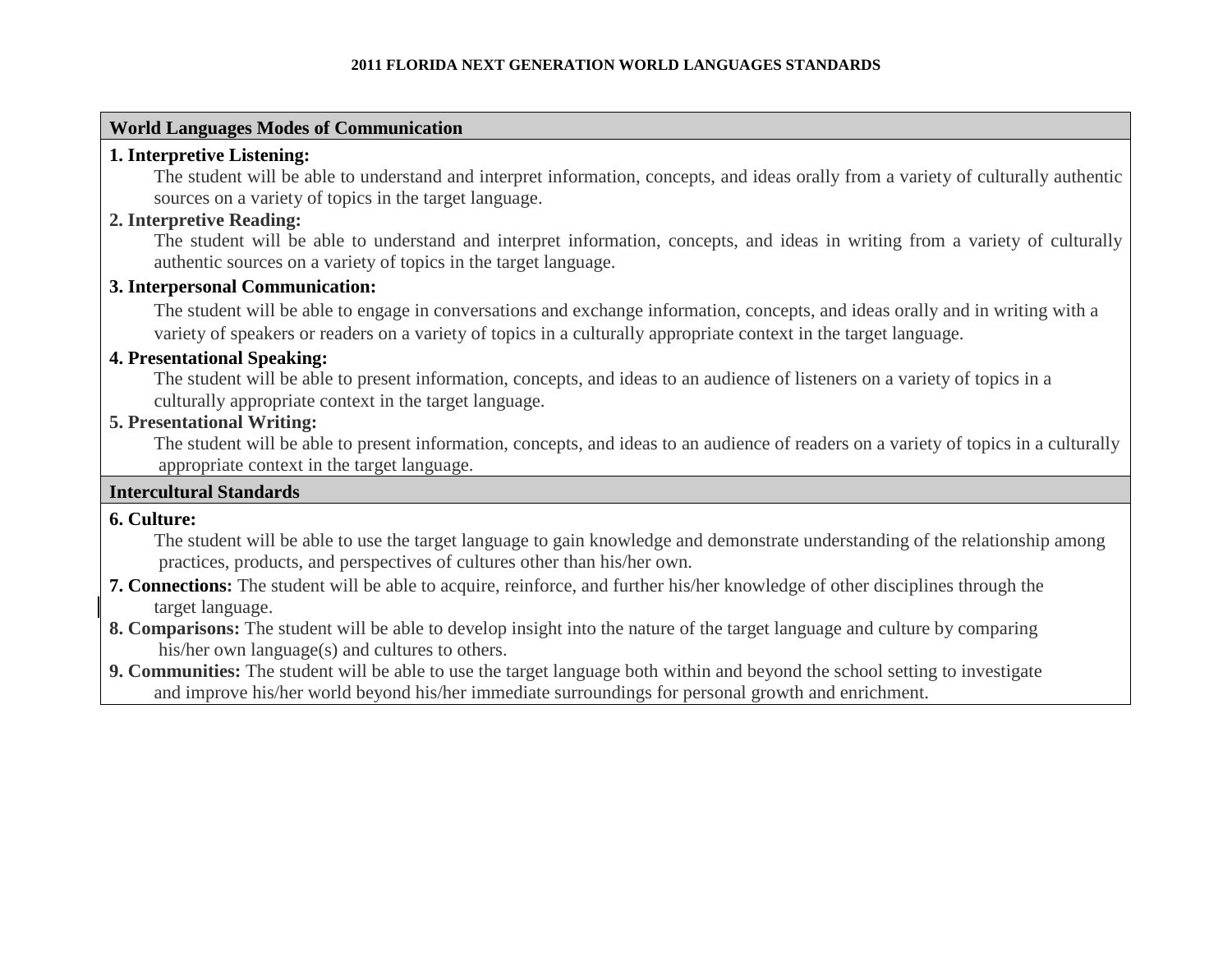# Standard 1:

Interpretive Listening: The student will be able to understand and interpret information, concepts, and ideas orally from culturally authentic sources on a variety of topics in the target language.

| Novice Low/<br>Mid                                                                                                                                                                                                       | Novice High                                                                                                                                                      | Intermediate<br>Low                                                                                                                                                                                | Intermediate<br>Mid                                                                                                                                                                                        | Intermediate<br>High                                                                                                                                                                                | Advanced<br>Low                                                                                                            | Advanced<br>Mid                                                                                                                                      | Advanced<br><b>High</b>                                                                                                            | <b>Superior</b>                                                                                                                                                                                                      |
|--------------------------------------------------------------------------------------------------------------------------------------------------------------------------------------------------------------------------|------------------------------------------------------------------------------------------------------------------------------------------------------------------|----------------------------------------------------------------------------------------------------------------------------------------------------------------------------------------------------|------------------------------------------------------------------------------------------------------------------------------------------------------------------------------------------------------------|-----------------------------------------------------------------------------------------------------------------------------------------------------------------------------------------------------|----------------------------------------------------------------------------------------------------------------------------|------------------------------------------------------------------------------------------------------------------------------------------------------|------------------------------------------------------------------------------------------------------------------------------------|----------------------------------------------------------------------------------------------------------------------------------------------------------------------------------------------------------------------|
| <b>WL.K12.NM.1.1:</b><br>Demonstrate<br>understanding of<br>basic words,<br>phrases, and<br>questions<br>about self and<br>personal<br>experiences<br>through<br>gestures,<br>drawings, pictures,<br>and actions.        | <b>WL.K12.NH.1.1:</b><br>Demonstrate<br>understanding of<br>familiar topics<br>and frequently<br>used<br>expressions<br>supported by a<br>variety of<br>actions. | WL.K12.IL.1.1:<br>Use context<br>cues to identify<br>the main idea<br>and essential<br>details on<br>familiar topics<br>expressed in<br>short<br>conversations,<br>presentations,<br>and messages. | WL.K12.IM.1.1:<br>Identify the main<br>idea and<br>supporting details<br>on familiar topics<br>expressed in a<br>series of<br>connected<br>sentences,<br>conversations,<br>presentations,<br>and messages. | <b>WL.K12.IH.1.1:</b><br>Demonstrate<br>understanding<br>of the main<br>idea and<br>supporting<br>details in<br>conversations,<br>presentations,<br>and short<br>discussions on<br>familiar topics. | <b>WL.K12.AL.1.1:</b><br>Demonstrate<br>understanding<br>of extended<br>speech on<br>familiar and<br>unfamiliar<br>topics. | <b>WL.K12.AM.1.1:</b><br>Demonstrate<br>understanding<br>of factual<br>information<br>about<br>common,<br>everyday, or<br>job-related<br>topics.     | <b>WL.K12.AH.1.1:</b><br>Demonstrate<br>understanding<br>of extended<br>speech and<br>short lectures<br>on a variety of<br>topics. | WL.K12.SU.1.1:<br>Demonstrate<br>understanding of<br>lexical variations,<br>idiomatic<br>expressions,<br>colloquialisms,<br>and accents from<br>different<br>countries where<br>the target<br>language is<br>spoken. |
| <b>WL.K12.NM.1.2:</b><br>Demonstrate<br>understanding of<br>everyday<br>expressions<br>dealing with<br>simple and<br>concrete daily<br>activities and<br>needs presented<br>in a clear, slow,<br>and repeated<br>speech. | <b>WL.K12.NH.1.2:</b><br>Demonstrate<br>understanding of<br>short<br>conversations, in<br>familiar contexts.                                                     | <b>WL.K12.IL.1.2:</b><br>Demonstrate<br>understanding of<br>the main idea<br>and essential<br>details of short<br>conversations<br>and oral<br>presentations.                                      | <b>WL.K12.IM.1.2:</b><br>Demonstrate<br>understanding of<br>the main idea<br>and supporting<br>details of<br>presentations on<br>familiar topics.                                                          | <b>WL.K12.IH.1.2:</b><br>Demonstrate<br>understanding<br>of the main<br>idea and<br>supporting<br>details on<br>familiar and<br>unfamiliar<br>topics.                                               | <b>WL.K12.AL.1.2:</b><br>Follow<br>presentations<br>on familiar and<br>unfamiliar<br>topics in<br>different<br>situations. | <b>WL.K12.AM.1.2:</b><br>Demonstrate<br>understanding<br>of<br>presentations<br>where different<br>accents and<br>lexical<br>variations are<br>used. | <b>WL.K12.AH.1.2</b><br>Demonstrate<br>understanding<br>of the main<br>ideas on both<br>concrete and<br>abstract<br>topics.        | <b>WL.K12.SU.1.2:</b><br>Connect and<br>synthesize the<br>essentials of<br>complex<br>extended<br>discourse in<br>academic and<br>professional<br>settings.                                                          |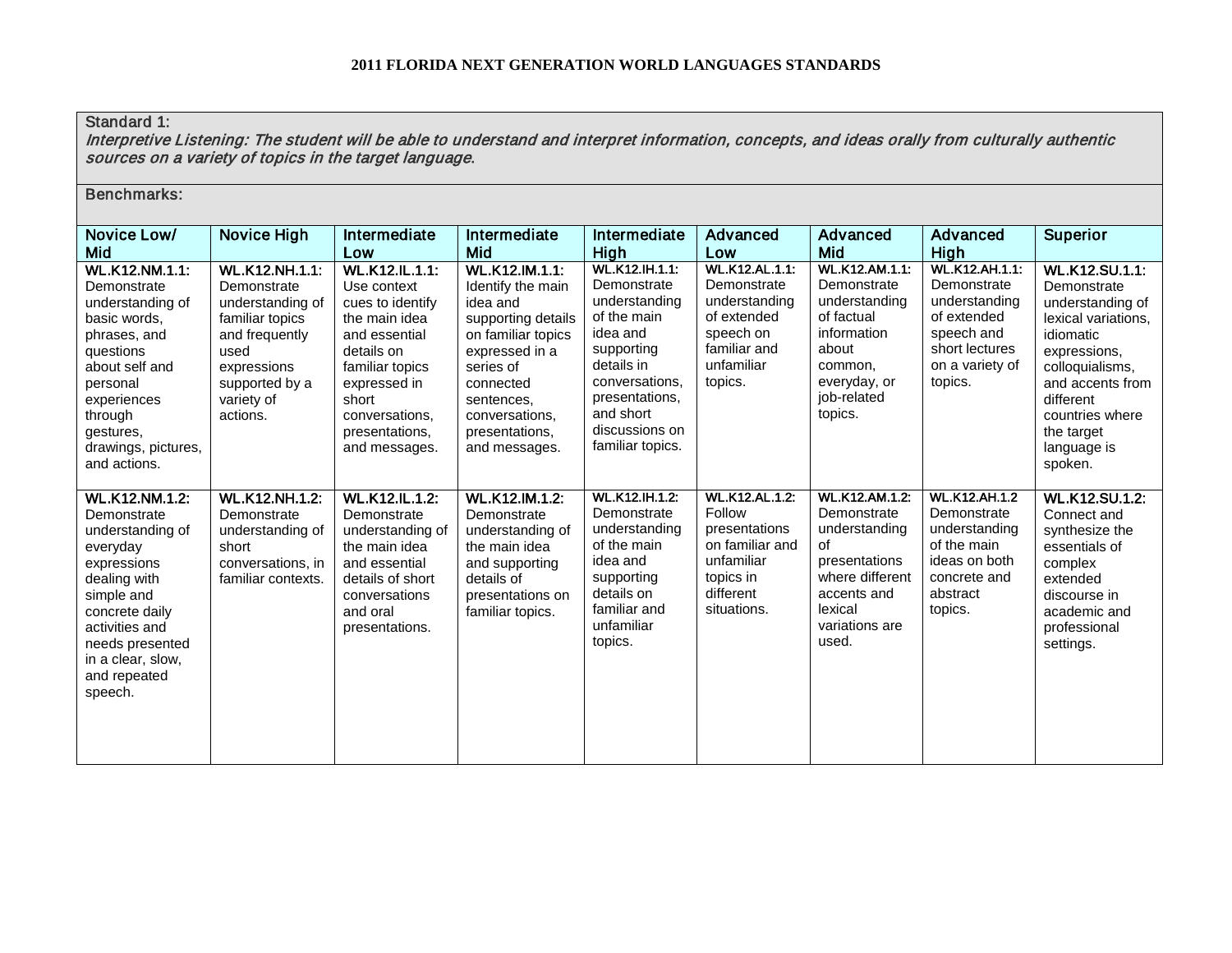| Novice Low/                                                                                                                                         | <b>Novice High</b>                                                                                                                          | Intermediate                                                                                                                                                        | Intermediate                                                                                                                                                                      | Intermediate                                                                                                                                                                                                         | Advanced                                                                                                                                                                                                                                                           | Advanced                                                                                                                                                                                   | Advanced                                                                                                                                                                                                                    | <b>Superior</b>                                                                                                                                                                                                                             |
|-----------------------------------------------------------------------------------------------------------------------------------------------------|---------------------------------------------------------------------------------------------------------------------------------------------|---------------------------------------------------------------------------------------------------------------------------------------------------------------------|-----------------------------------------------------------------------------------------------------------------------------------------------------------------------------------|----------------------------------------------------------------------------------------------------------------------------------------------------------------------------------------------------------------------|--------------------------------------------------------------------------------------------------------------------------------------------------------------------------------------------------------------------------------------------------------------------|--------------------------------------------------------------------------------------------------------------------------------------------------------------------------------------------|-----------------------------------------------------------------------------------------------------------------------------------------------------------------------------------------------------------------------------|---------------------------------------------------------------------------------------------------------------------------------------------------------------------------------------------------------------------------------------------|
| Mid                                                                                                                                                 |                                                                                                                                             | Low                                                                                                                                                                 | Mid                                                                                                                                                                               | High                                                                                                                                                                                                                 | Low                                                                                                                                                                                                                                                                | <b>Mid</b>                                                                                                                                                                                 | <b>High</b>                                                                                                                                                                                                                 |                                                                                                                                                                                                                                             |
| WL.K12.NM.1.3:<br>Demonstrate<br>understanding of<br>basic words and<br>phrases in simple<br>messages and<br>announcements in<br>familiar settings. | <b>WL.K12.NH.1.3:</b><br>Demonstrate<br>understanding of<br>short, simple<br>messages and<br>announcements<br>on familiar<br>topics.        | <b>WL.K12.IL.1.3:</b><br>Demonstrate<br>understanding of<br>the main idea<br>and essential<br>details in<br>messages and<br>announcements<br>on familiar<br>topics. | WL.K12.IM.1.3:<br>Recognize the<br>main idea and<br>supporting<br>details on familiar<br>topics of<br>personal interest<br>presented<br>through<br>messages and<br>announcements. | <b>WL.K12.IH.1.3:</b><br>Follow informal<br>presentations<br>on a variety of<br>topics.                                                                                                                              | WL.K12.AL.1.3:<br>Demonstrate<br>understanding<br>of factual<br>information<br>about<br>everyday life,<br>study, or work-<br>related topics.                                                                                                                       | WL.K12.AM.1.3:<br>Demonstrate<br>understanding<br>of<br>presentations<br>even when<br>idiomatic,<br>technical, or<br>slang<br>expressions<br>are used.                                     | <b>WL.K12.AH.1.3:</b><br>Analyze the<br>speaker's<br>perspective,<br>tone, and style<br>as well as<br>differentiate<br>viewpoints<br>heard in a<br>variety of<br>situations.                                                | WL.K12.SU.1.3:<br>Analyze cultural<br>references and<br>make inferences<br>and predictions<br>within the cultural<br>framework of the<br>language.                                                                                          |
| <b>WL.K12.NM.1.4:</b><br>Demonstrate<br>understanding of<br>simple information<br>supported by<br>visuals through a<br>variety of media.            | <b>WL.K12.NH.1.4:</b><br>Demonstrate<br>understanding of<br>key points on<br>familiar topics<br>presented<br>through a variety<br>of media. | <b>WL.K12.IL.1.4:</b><br>Identify key<br>points and<br>essential details<br>on familiar<br>topics presented<br>in a variety of<br>media.                            | WL.K12.IM.1.4:<br>Identify essential<br>information and<br>supporting<br>details on familiar<br>topics presented<br>through a variety<br>of media.                                | <b>WL.K12.IH.1.4:</b><br>Confirm<br>understanding<br>of the<br>message and<br>purpose of a<br>variety of<br>authentic<br>sources found<br>in the target<br>culture such as<br>TV, radio,<br>podcasts, and<br>videos. | <b>WL.K12.AL.1.4.</b><br>Demonstrate<br>understanding<br>of information<br>obtained from<br>authentic<br>sources such<br>as TV, radio,<br>interviews,<br>podcasts, and<br>videos in order<br>to function for<br>personal<br>needs within<br>the target<br>culture. | <b>WL.K12.AM.1.4:</b><br>Demonstrate<br>understanding<br>of the<br>underlying<br>meaning of<br>culturally<br>authentic<br>expressions as<br>presented<br>through a<br>variety of<br>media. | <b>WL.K12.AH.1.4:</b><br>Demonstrate<br>understanding<br>of the<br>message and<br>purpose of<br>essential<br>authentic<br>sources found<br>in the target<br>culture such as<br>TV, radio,<br>podcasts, and<br>videos.       | <b>WL.K12.SU.1.4:</b><br>Draw<br>conclusions from<br>information<br>obtained from a<br>variety of<br>authentic media<br>in order to<br>function for both<br>personal and<br>career purposes.                                                |
| WL.K12.NM.1.5:<br>Demonstrate<br>understanding of<br>simple rhymes,<br>songs, poems,<br>and read aloud<br>stories.                                  | <b>WL.K12.NH.1.5:</b><br>Demonstrate<br>understanding of<br>simple stories or<br>narratives.                                                | <b>WL.K12.IL.1.5:</b><br>Demonstrate<br>understanding of<br>the main idea<br>and essential<br>details from oral<br>narration and<br>stories on<br>familiar topics.  | WL.K12.IM.1.5:<br>Demonstrate<br>understanding of<br>the purpose of a<br>lecture or talk on<br>a familiar topic.                                                                  | WL.K12.IH.1.5:<br>Identify the<br>main idea and<br>supporting<br>details from<br>discussions<br>and interviews<br>on familiar<br>topics.                                                                             | WL.K12.AL.1.5:<br>Identify the<br>main idea and<br>supporting<br>details from<br>discussions<br>and interviews<br>on unfamiliar<br>topics.                                                                                                                         | WL.K12.AM.1.5:<br>Demonstrate<br>understanding<br>of different<br>points of view<br>in a<br>discussion.                                                                                    | <b>WL.K12.AH.1.5:</b><br>Understand<br>and critique<br>most films on<br>historical,<br>political, or<br>scientific topics<br>as well as<br>make<br>inferences and<br>predictions<br>from a variety<br>of spoken<br>sources. | <b>WL.K12.SU.1.5:</b><br>Demonstrate<br>understanding of<br>spoken language<br>intended for<br>native speakers<br>in a variety of<br>settings, types of<br>discourse, topics,<br>styles, registers,<br>and broad<br>regional<br>variations. |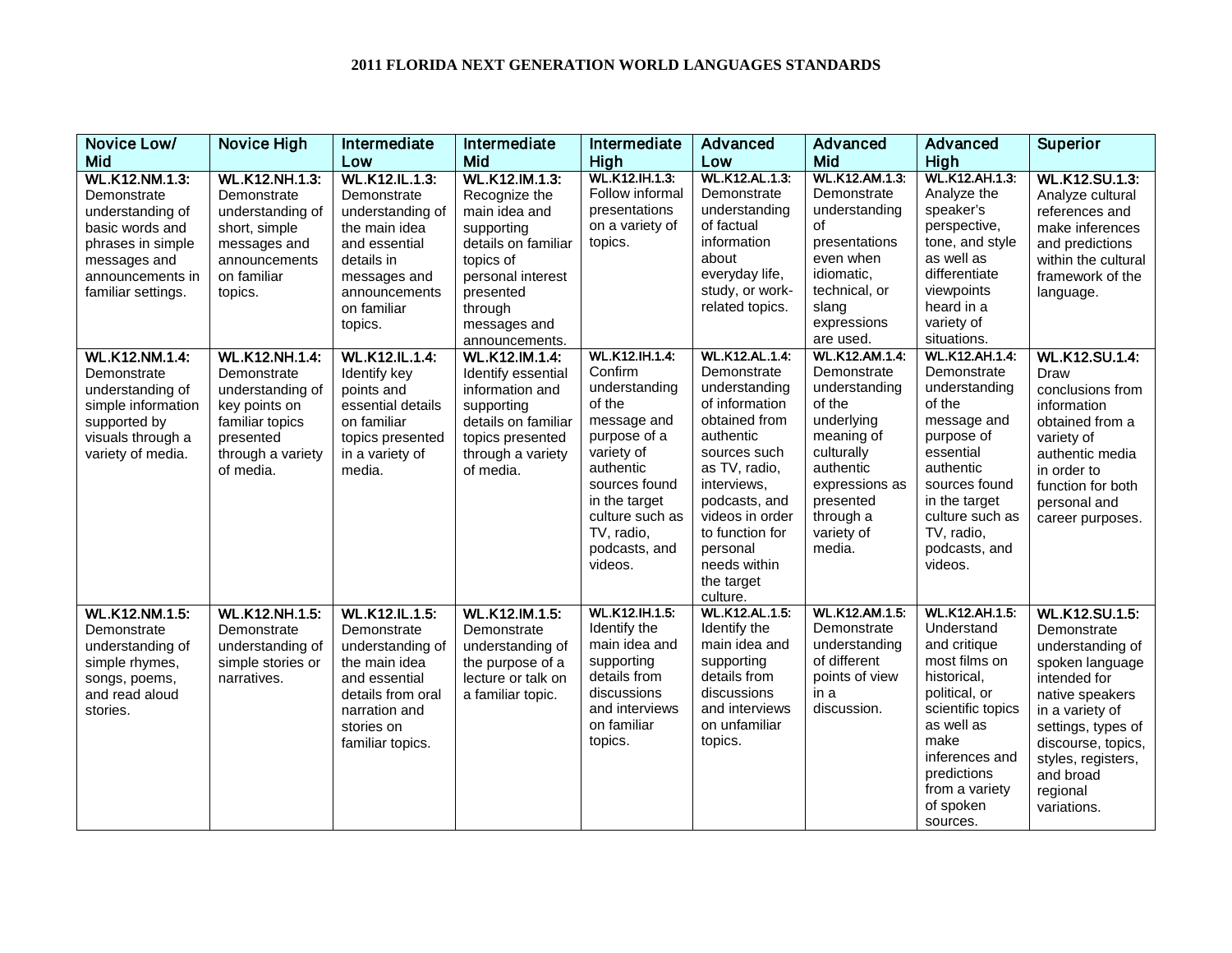| Novice Low/                                                  | Novice High                                                                                                                                | Intermediate                                                                                                                          | Intermediate                                                                                                                    | Intermediate                                                                                                                         | Advanced                                                                                                  | Advanced                                                                                                                      | Advanced                                                                                                                                                                   | <b>Superior</b>                                                                                        |
|--------------------------------------------------------------|--------------------------------------------------------------------------------------------------------------------------------------------|---------------------------------------------------------------------------------------------------------------------------------------|---------------------------------------------------------------------------------------------------------------------------------|--------------------------------------------------------------------------------------------------------------------------------------|-----------------------------------------------------------------------------------------------------------|-------------------------------------------------------------------------------------------------------------------------------|----------------------------------------------------------------------------------------------------------------------------------------------------------------------------|--------------------------------------------------------------------------------------------------------|
| Mid .                                                        |                                                                                                                                            | Low                                                                                                                                   | Mid                                                                                                                             | High                                                                                                                                 | Low                                                                                                       | <b>Mid</b>                                                                                                                    | <b>High</b>                                                                                                                                                                |                                                                                                        |
| <b>WL.K12.NM.1.6:</b><br>Follow short,<br>simple directions. | <b>WL.K12.NH.1.6:</b><br><b>Follow directions</b><br>or instructions to<br>complete a task<br>when expressed<br>in short<br>conversations. | <b>WL.K12.IL.1.6:</b><br>Demonstrate<br>understanding of<br>multiple-step<br>directions and<br>instructions, in<br>familiar settings. | <b>WL.K12.IM.1.6:</b><br>Demonstrate<br>understanding of<br>complex<br>directions and<br>instructions, in<br>familiar settings. | <b>WL.K12.IH.1.6:</b><br>Demonstrate<br>understanding<br>of complex<br>directions and<br>instructions, in<br>unfamiliar<br>settings. | <b>WL.K12.AL.1.6:</b><br>Follow<br>technical<br>instructions for<br>familiar<br>products and<br>services. | <b>WL.K12.AM.1.6:</b><br>Follow<br>complex<br>technical<br>instructions<br>and<br>specifications<br>in real life<br>settings. | <b>WL.K12.AH.1.6:</b><br>Follow<br>extended<br>speech and<br>complex lines<br>of arguments<br>when the<br>direction of the<br>talk is clearly<br>stated by the<br>speaker. | <b>WL.K12.SU.1.6:</b><br>Follow<br>information from<br>recorded,<br>authentic,<br>complex<br>passages. |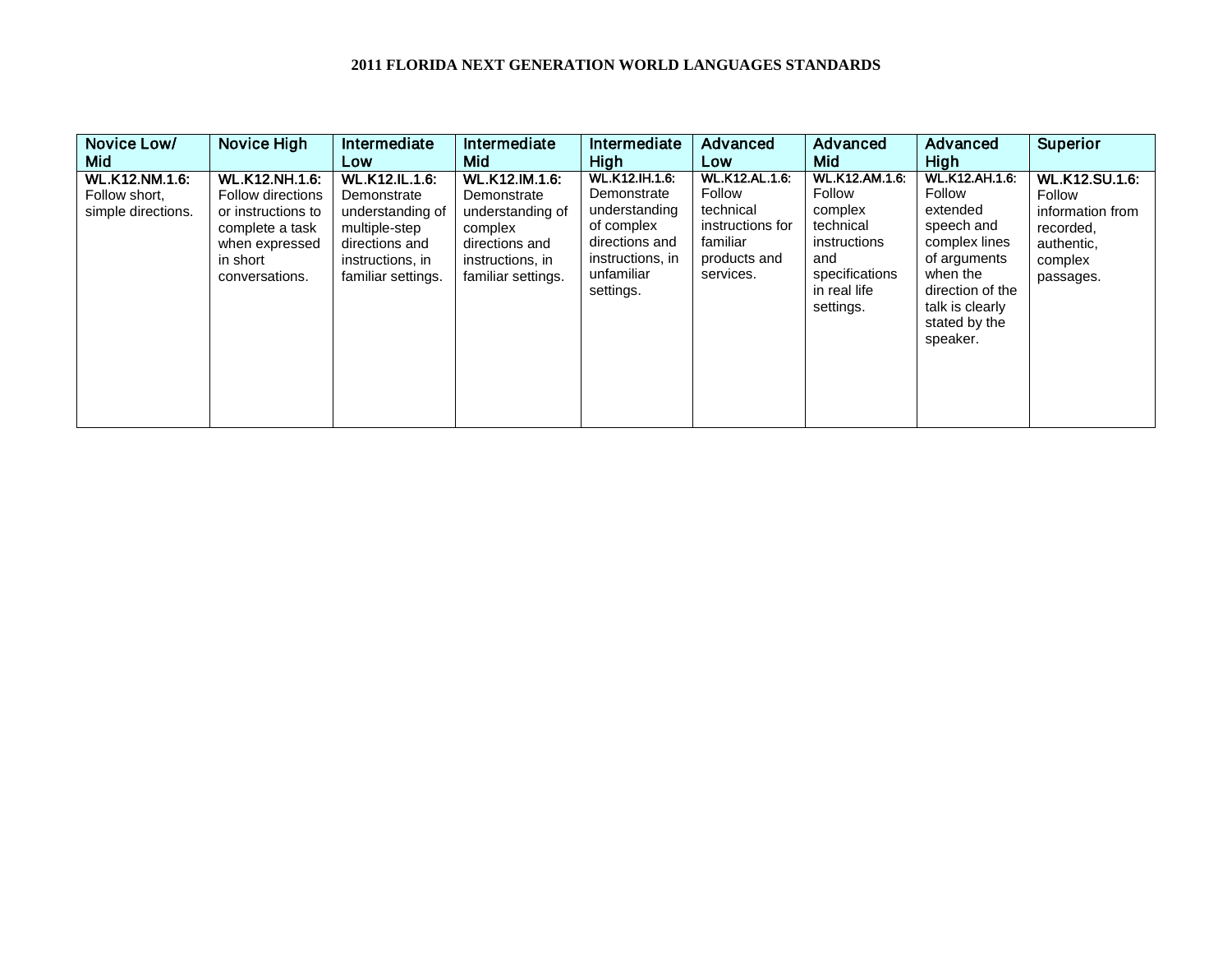### Standard 2:

Interpretative Reading: The student will be able to understand and interpret information, concepts, and ideas in writing from culturally authentic sources on a variety of topics in the target language.

| Novice Low/<br>Mid                                                                                                                                     | Novice High                                                                                                                         | Intermediate<br>Low                                                                                                                                                                                          | Intermediate<br>Mid                                                                                                                                                                              | Intermediate<br>High                                                                                                                                                                                                               | Advanced<br>Low                                                                                                                                                                             | Advanced<br>Mid                                                                                                                                                                                                  | Advanced<br>High                                                                                                                                                | <b>Superior</b>                                                                                                                                                                       |
|--------------------------------------------------------------------------------------------------------------------------------------------------------|-------------------------------------------------------------------------------------------------------------------------------------|--------------------------------------------------------------------------------------------------------------------------------------------------------------------------------------------------------------|--------------------------------------------------------------------------------------------------------------------------------------------------------------------------------------------------|------------------------------------------------------------------------------------------------------------------------------------------------------------------------------------------------------------------------------------|---------------------------------------------------------------------------------------------------------------------------------------------------------------------------------------------|------------------------------------------------------------------------------------------------------------------------------------------------------------------------------------------------------------------|-----------------------------------------------------------------------------------------------------------------------------------------------------------------|---------------------------------------------------------------------------------------------------------------------------------------------------------------------------------------|
| <b>WL.K12.NM.2.1:</b><br>Demonstrate<br>understanding of<br>written familiar<br>words, phrases,<br>and simple<br>sentences<br>supported by<br>visuals. | <b>WL.K12.NH.2.1:</b><br>Determine the<br>main idea from<br>simple texts that<br>contain familiar<br>vocabulary used<br>in context. | <b>WL.K12.IL.2.1:</b><br>Use context<br>clues and<br>background<br>knowledge to<br>demonstrate<br>understanding of<br>the main idea<br>and essential<br>details in texts<br>that contain<br>familiar themes. | WL.K12.IM.2.1:<br>Identify the main<br>idea and key<br>details in texts<br>that contain<br>familiar and<br>unfamiliar<br>vocabulary used<br>in context.                                          | <b>WL.K12.IH.2.1:</b><br>Demonstrate<br>understanding<br>of the main<br>idea and<br>supporting<br>details in texts<br>on familiar and<br>unfamiliar<br>topics.                                                                     | <b>WL.K12.AL.2.1:</b><br>Demonstrate<br>understanding<br>of viewpoints<br>expressed in<br>literary and<br>non-literary<br>texts from a<br>variety of<br>culturally<br>authentic<br>sources. | <b>WL.K12.AM.2.1:</b><br>Demonstrate<br>understanding<br>of long,<br>complex texts<br>and recognize<br>different literary<br>and technical<br>styles from a<br>variety of<br>culturally<br>authentic<br>sources. | <b>WL.K12.AH.2.1:</b><br>Make<br>appropriate<br>inferences and<br>recognize<br>literary<br>elements from<br>a variety of<br>culturally<br>authentic<br>sources. | <b>WL.K12.SU.2.1:</b><br>Interpret<br>information and<br>draw conclusions<br>of concepts and<br>ideas with ease<br>from culturally<br>authentic sources<br>on a variety of<br>topics. |
| <b>WL.K12.NM.2.2:</b><br>Demonstrate<br>understanding of<br>short, simple<br>literary stories.                                                         | <b>WL.K12.NH.2.2:</b><br>Identify the<br>elements of story<br>such as setting,<br>theme, and<br>characters.                         | <b>WL.K12.IL.2.2:</b><br>Interpret written<br>literary text in<br>which the writer<br>tells or asks<br>about familiar<br>topics.                                                                             | <b>WL.K12.IM.2.2:</b><br>Determine the<br>main idea and<br>essential details<br>when reading<br>narratives,<br>literary<br>selections, and<br>other fictional<br>writings on<br>familiar topics. | <b>WL.K12.IH.2.2:</b><br>Demonstrate<br>understanding<br>of the main<br>idea and<br>supporting<br>details in<br>fictional literary<br>texts<br>containing<br>unfamiliar<br>vocabulary that<br>can be<br>interpreted in<br>context. | <b>WL.K12.AL.2.2:</b><br>Make<br>inferences and<br>predictions<br>from a written<br>source.                                                                                                 | <b>WL.K12.AM.2.2:</b><br>Demonstrate<br>understanding<br>of different<br>points of view<br>presented<br>through a<br>variety of<br>literary works.                                                               | <b>WL.K12.AH.2.2:</b><br>Interpret and<br>synthesize<br>meaning from<br>a variety of<br>fictional works<br>and recognized<br>the author's<br>purpose.           | <b>WL.K12.SU.2.2:</b><br>Detect and<br>interpret hidden<br>meaning and<br>recognize tone<br>and subtlety from<br>a variety of<br>literary genres.                                     |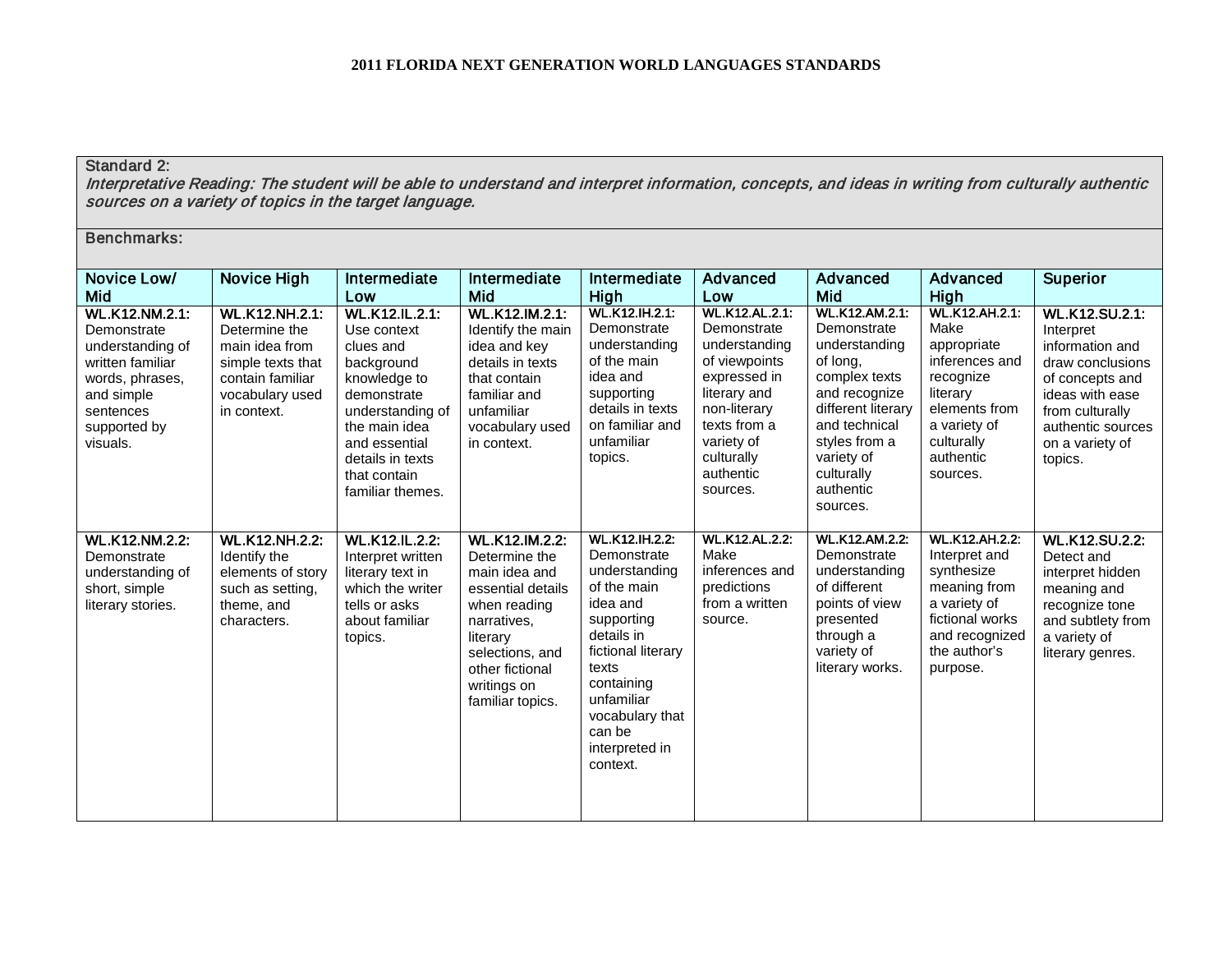| Novice Low/                                                                                                                   | <b>Novice High</b>                                                                                    | Intermediate                                                                                                                                                                                            | Intermediate                                                                                                                                                                        | Intermediate                                                                                                                                                                                                                                   | Advanced                                                                                                                                                                                    | Advanced                                                                                                                                                                               | Advanced                                                                                                                                                                                                                  | <b>Superior</b>                                                                                                                                                                                                                               |
|-------------------------------------------------------------------------------------------------------------------------------|-------------------------------------------------------------------------------------------------------|---------------------------------------------------------------------------------------------------------------------------------------------------------------------------------------------------------|-------------------------------------------------------------------------------------------------------------------------------------------------------------------------------------|------------------------------------------------------------------------------------------------------------------------------------------------------------------------------------------------------------------------------------------------|---------------------------------------------------------------------------------------------------------------------------------------------------------------------------------------------|----------------------------------------------------------------------------------------------------------------------------------------------------------------------------------------|---------------------------------------------------------------------------------------------------------------------------------------------------------------------------------------------------------------------------|-----------------------------------------------------------------------------------------------------------------------------------------------------------------------------------------------------------------------------------------------|
| Mid                                                                                                                           |                                                                                                       | Low                                                                                                                                                                                                     | <b>Mid</b>                                                                                                                                                                          | High                                                                                                                                                                                                                                           | Low                                                                                                                                                                                         | Mid                                                                                                                                                                                    | High                                                                                                                                                                                                                      |                                                                                                                                                                                                                                               |
| <b>WL.K12.NM.2.3:</b><br>Demonstrate<br>understanding of<br>simple written<br>announcements<br>with prompting<br>and support. | <b>WL.K12.NH.2.3:</b><br>Demonstrate<br>understanding of<br>signs and<br>notices in public<br>places. | <b>WL.K12.IL.2.3:</b><br>Determine the<br>meaning of a<br>message and<br>identify the<br>author's purpose<br>of authentic<br>written texts<br>such as<br>advertisements<br>and public<br>announcements. | WL.K12.IM.2.3:<br>Identify specific<br>information in<br>everyday<br>authentic<br>materials such<br>as<br>advertisements,<br>brochures.<br>menus,<br>schedules, and<br>timetables.  | <b>WL.K12.IH.2.3:</b><br>Demonstrate<br>understanding<br>of general<br>written<br>information<br>presented<br>through a<br>variety of<br>sources and<br>intended for<br>practical<br>applications in<br>academic and<br>workplace<br>contexts. | <b>WL.K12.AL.2.3:</b><br>Demonstrate<br>understanding<br>of significant<br>points and<br>essential<br>details<br>presented<br>through<br>newspaper<br>articles or<br>official<br>documents. | <b>WL.K12.AM.2.3</b><br>Demonstrate<br>understanding<br>of the content<br>and relevance<br>of news items,<br>articles, and<br>reports on a<br>wide range of<br>professional<br>topics. | <b>WL.K12.AH.2.3.</b><br>Analyze the<br>primary<br>argument and<br>supporting<br>details in<br>written texts.                                                                                                             | <b>WL.K12.SU.2.3:</b><br>Interpret and<br>analyze forms of<br>written language<br>including<br>abstract,<br>structurally<br>complex, or<br>highly colloquial<br>non-literary<br>writings.                                                     |
| <b>WL.K12.NM.2.4:</b><br>Recognize words<br>and phrases when<br>used in context on<br>familiar topics.                        | <b>WL.K12.NH.2.4:</b><br>Identify key,<br>detailed<br>information<br>needed to fill out<br>forms.     | <b>WL.K12.IL.2.4:</b><br>Demonstrate<br>understanding of<br>vocabulary used<br>in context when<br>following written<br>directions.                                                                      | WL.K12.IM.2.4:<br>Recognize<br>many high<br>frequency<br>idiomatic<br>expressions<br>from a variety of<br>authentic texts<br>of many<br>unknown words<br>by using context<br>clues. | <b>WL.K12.IH.2.4:</b><br>Demonstrate<br>understanding<br>of the main<br>idea and<br>supporting<br>details when<br>gathering<br>information<br>from texts that<br>contain<br>unfamiliar<br>vocabulary,<br>when reading<br>for information.      | <b>WL.K12.AL.2.4:</b><br>Demonstrate<br>understanding<br>of main idea<br>and supporting<br>details from<br>different types<br>of texts that<br>contain high-<br>frequency<br>idioms.        | <b>WL.K12.AM.2.4</b><br>Demonstrate<br>understanding<br>of idioms and<br>idiomatic<br>expressions,<br>and infer<br>meaning of<br>unfamiliar<br>words used in<br>context.               | <b>WL.K12.AH.2.4:</b><br>Demonstrate<br>understanding<br>of idiomatic<br>expressions,<br>proverbs, and<br>sayings from a<br>variety of texts<br>and derive<br>meaning from<br>unknown<br>words by using<br>context clues. | WL.K12.SU.2.4:<br>Demonstrate<br>understanding of<br>written language<br>intended for<br>native speakers<br>in a variety of<br>settings, types of<br>discourse, topics,<br>styles, registers,<br>and broad<br>regional lexical<br>variations. |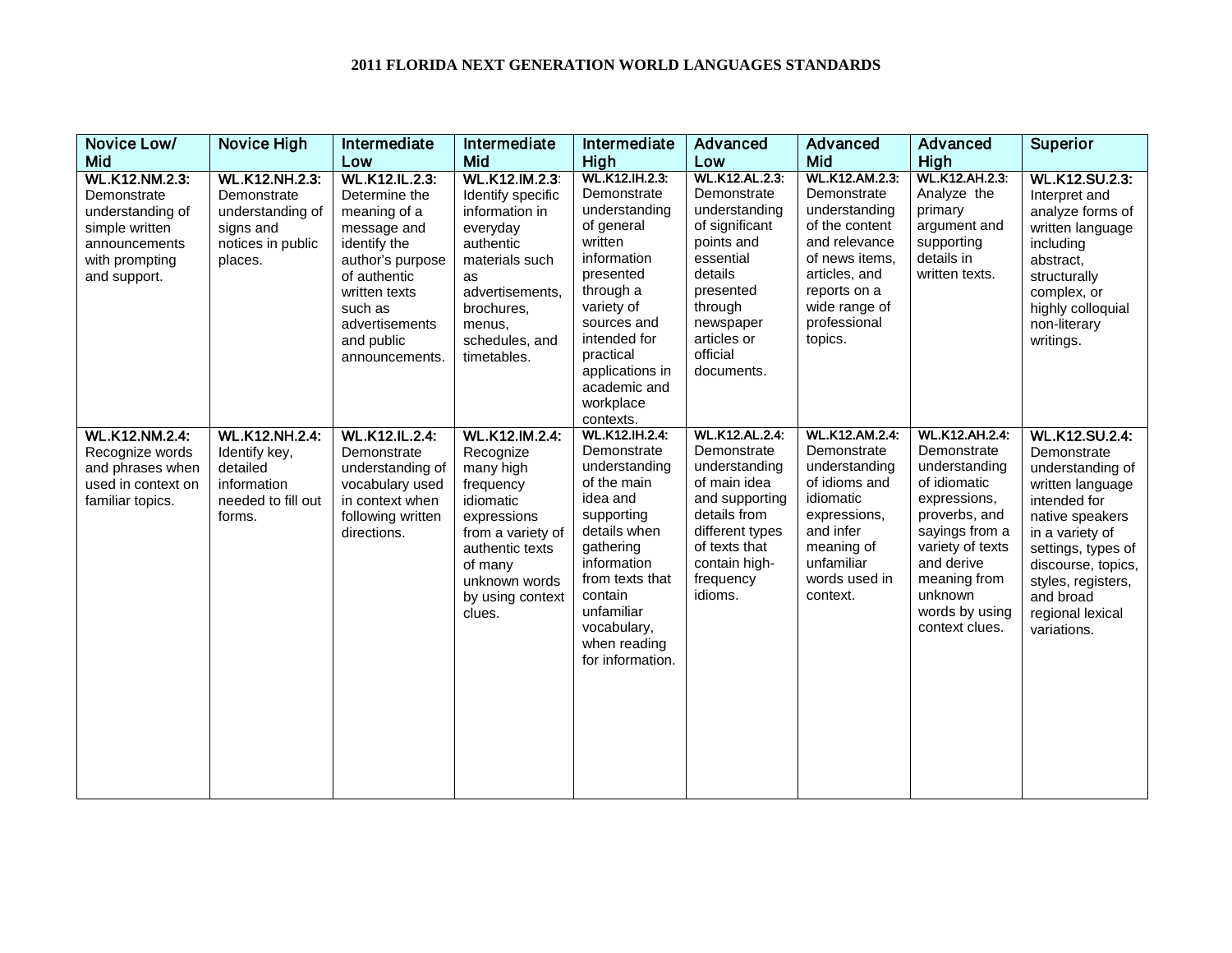# Standard 3:

Interpersonal Communication: The student will be able to engage in conversations and exchange information, concepts, and ideas orally and in writing with a variety of speakers or readers on a variety of topics in a culturally appropriate context in the target language.

| <b>Benchmarks:</b>                                                                                                          |                                                                                                                                                 |                                                                                             |                                                                                                                                           |                                                                                                                             |                                                                                                                                              |                                                                                                                                                                                                                                  |                                                                                                                                                     |                                                                                                                                                                   |
|-----------------------------------------------------------------------------------------------------------------------------|-------------------------------------------------------------------------------------------------------------------------------------------------|---------------------------------------------------------------------------------------------|-------------------------------------------------------------------------------------------------------------------------------------------|-----------------------------------------------------------------------------------------------------------------------------|----------------------------------------------------------------------------------------------------------------------------------------------|----------------------------------------------------------------------------------------------------------------------------------------------------------------------------------------------------------------------------------|-----------------------------------------------------------------------------------------------------------------------------------------------------|-------------------------------------------------------------------------------------------------------------------------------------------------------------------|
| Novice Low/<br>Mid                                                                                                          | <b>Novice High</b>                                                                                                                              | Intermediate<br>Low                                                                         | Intermediate<br><b>Mid</b>                                                                                                                | Intermediate<br>High                                                                                                        | Advanced<br>Low                                                                                                                              | Advanced<br>Mid                                                                                                                                                                                                                  | Advanced<br>High                                                                                                                                    | <b>Superior</b>                                                                                                                                                   |
| <b>WL.K12.NM.3.1:</b><br>Introduce self and<br>others using basic,<br>culturally-<br>appropriate<br>greetings.              | <b>WL.K12.NH.3.1:</b><br>Engage in short<br>social<br>interactions<br>using phrases<br>and simple<br>sentences.                                 | <b>WL.K12.IL.3.1:</b><br>Initiate and<br>engage in a<br>conversation on<br>familiar topics. | WL.K12.IM.3.1:<br>Express views<br>and effectively<br>engage in<br>conversations<br>on a variety of<br>familiar topics.                   | <b>WL.K12.IH.3.1:</b><br>State and<br>support different<br>points of views<br>and take an<br>active part in<br>discussions. | <b>WL.K12.AL.3.1:</b><br>Communicate<br>with moderate<br>fluency and<br>spontaneity on<br>familiar topics,<br>even in complex<br>situations. | <b>WL.K12.AM.3.1:</b><br>Express self<br>with fluency<br>and flexibility<br>on a range of<br>familiar and<br>unfamiliar<br>topics.<br>including<br>concrete,<br>social,<br>academic, and<br>professional<br>topics.              | WL.K12.AH.3.1:<br>Express self<br>with fluency,<br>flexibility, and<br>precision on<br>concrete and<br>abstract topics.                             | <b>WL.K12.SU.3.1:</b><br>Use language<br>for all purposes<br>effectively and<br>consistently.                                                                     |
| <b>WL.K12.NM.3.2:</b><br>Participate in basic<br>conversations<br>using words,<br>phrases, and<br>memorized<br>expressions. | <b>WL.K12.NH.3.2</b><br>Exchange<br>information<br>about familiar<br>tasks, topics,<br>and activities.<br>including<br>personal<br>information. | <b>WL.K12.IL.3.2:</b><br>Interact with<br>others in<br>everyday<br>situations.              | <b>WL.K12.IM.3.2:</b><br>Ask and answer<br>questions on<br>familiar topics to<br>clarify<br>information and<br>sustain a<br>conversation. | <b>WL.K12.IH.3.2:</b><br>Sustain a<br>conversation in<br>uncomplicated<br>situations on a<br>variety of topics.             | <b>WL.K12.AL.3.2:</b><br>Express and<br>connect ideas<br>when engaged<br>in a lengthy<br>conversation.                                       | <b>WL.K12.AM.3.2:</b><br>Take an active<br>role in formal and<br>informal<br>discussions<br>when<br>communicating<br>with native<br>speakers in a<br>variety of<br>settings, types<br>of discourse.<br>topics, and<br>registers. | <b>WL.K12.AH.3.2:</b><br>Communicate<br>with native<br>speakers in a<br>variety of<br>settings, types<br>of discourse,<br>topics, and<br>registers. | <b>WL.K12.SU.3.2:</b><br>Convey finer<br>shades of<br>meaning with<br>ease by using a<br>wide range of<br>expressions in<br>any<br>conversation or<br>discussion. |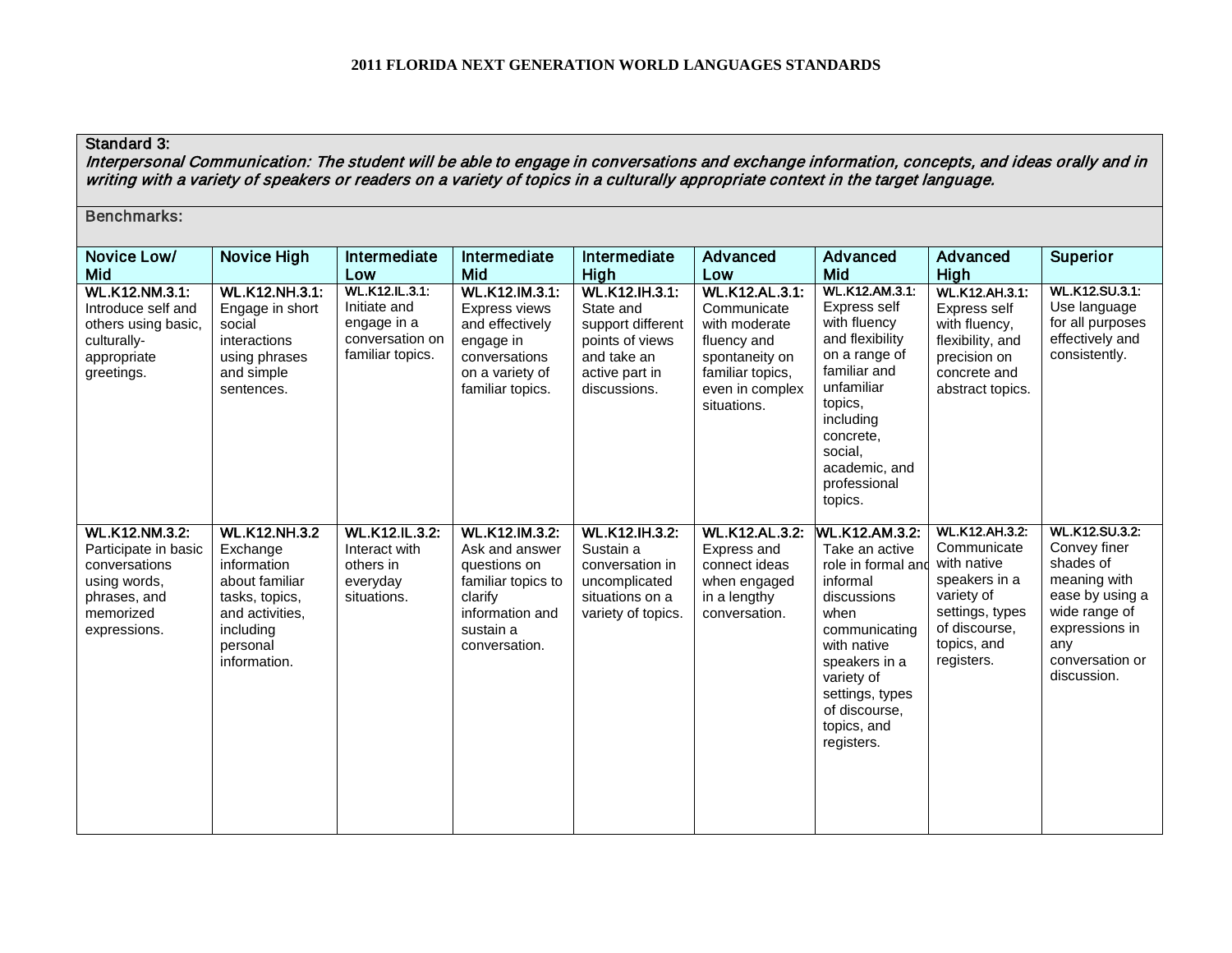| Novice Low/<br>Mid                                                                                                                                       | <b>Novice High</b>                                                                                                                                        | Intermediate<br>Low                                                                                                                                   | Intermediate<br>Mid                                                                                                                     | Intermediate<br>High                                                                                                                                                          | Advanced<br>Low                                                                                                                                                  | Advanced<br>Mid                                                                                                                                                  | Advanced<br>High                                                                                                                                                                | <b>Superior</b>                                                                                                                                                             |
|----------------------------------------------------------------------------------------------------------------------------------------------------------|-----------------------------------------------------------------------------------------------------------------------------------------------------------|-------------------------------------------------------------------------------------------------------------------------------------------------------|-----------------------------------------------------------------------------------------------------------------------------------------|-------------------------------------------------------------------------------------------------------------------------------------------------------------------------------|------------------------------------------------------------------------------------------------------------------------------------------------------------------|------------------------------------------------------------------------------------------------------------------------------------------------------------------|---------------------------------------------------------------------------------------------------------------------------------------------------------------------------------|-----------------------------------------------------------------------------------------------------------------------------------------------------------------------------|
| <b>WL.K12.NM.3.3:</b><br>Ask simple<br>questions and<br>provide simple<br>responses related<br>to personal<br>preferences.                               | <b>WL.K12.NH.3.3:</b><br>Exchange<br>information using<br>simple language<br>about personal<br>preferences,<br>needs, and<br>feelings.                    | <b>WL.K12.IL.3.3:</b><br>Express and<br>react to feelings<br>and emotions in<br>real life<br>situations.                                              | WL.K12.IM.3.3:<br><b>Express</b><br>personal views<br>and opinions<br>on a variety of<br>topics.                                        | WL.K12.IH.3.3:<br>Express<br>degrees of<br>emotion and<br>respond<br>appropriately to<br>the feelings and<br>emotions of<br>others.                                           | WL.K12.AL.3.3:<br>Justify personal<br>preferences,<br>needs, and<br>feelings in order<br>to persuade<br>others.                                                  | WL.K12.AM.3.3:<br>Elaborate on<br>and justify<br>personal<br>preferences,<br>needs, and<br>feelings.                                                             | WL.K12.AH.3.3:<br>Express<br>personal<br>perspectives<br>and support<br>opinions clearly<br>and precisely<br>in order to<br>persuade<br>others or<br>negotiate a<br>compromise. | WL.K12.SU.3.3:<br>Express and<br>defend<br>viewpoints or<br>recommendations<br>on a variety of<br>topics or<br>statements.                                                  |
| <b>WL.K12.NM.3.4:</b><br>Exchange<br>essential<br>information about<br>self, family, and<br>familiar topics.                                             | <b>WL.K12.NH.3.4:</b><br>Ask and answer<br>a variety of<br>questions about<br>personal<br>information.                                                    | <b>WL.K12.IL.3.4:</b><br>Exchange<br>information<br>about familiar<br>academic and<br>social topics<br>including<br>participation in<br>an interview. | WL.K12.IM.3.4:<br>Engage<br>effectively in a<br>range of<br>collaborative<br>discussions<br>(one-on-one, in<br>groups, teacher<br>led). | <b>WL.K12.IH.3.4:</b><br>Exchange<br>detailed<br>information<br>related to areas<br>of mutual<br>interest<br>including<br>careers of<br>choice, job<br>opportunities,<br>etc. | <b>WL.K12.AL.3.4:</b><br>Engage<br>comfortably in<br>extended<br>conversations<br>and discussions<br>on a wide<br>variety of topics<br>related to daily<br>life. | <b>WL.K12.AM.3.4:</b><br>Speak fluently,<br>accurately, and<br>effectively<br>about a wide<br>variety of<br>events that<br>occur in<br>different time<br>frames. | <b>WL.K12.AH.3.4:</b><br>Develop and<br>defend<br>complex<br>information<br>during debates<br>or meetings.                                                                      | WL.K12.SU.3.4:<br>Participate with<br>ease in complex<br>discussions with<br>multiple<br>participants on a<br>wide variety of<br>topics.                                    |
| <b>WL.K12.NM.3.5:</b><br>Understand and<br>use in context<br>common concepts<br>(such as numbers,<br>days of the week,<br>etc.) in simple<br>situations. | <b>WL.K12.NH.3.5:</b><br>Exchange<br>information<br>about meeting<br>someone<br>including where<br>to go, how to get<br>there, and what<br>to do and why. | <b>WL.K12.IL.3.5:</b><br>Initiate a<br>conversation to<br>meet basic<br>needs in<br>everyday<br>situations both<br>in and outside<br>the classroom.   | <b>WL.K12.IM.3.5:</b><br>Initiate and<br>maintain a<br>conversation on<br>a variety of<br>familiar topics.                              | <b>WL.K12.IH.3.5:</b><br>Initiate,<br>maintain, and<br>end a<br>conversation on<br>a variety of<br>familiar topics.                                                           | <b>WL.K12.AL.3.5:</b><br>Maintain a<br>conversation<br>even when<br>unpredictable<br>situations arise<br>in a familiar<br>context.                               | <b>WL.K12.AM.3.5:</b><br>Exchange and<br>develop<br>information<br>about personal<br>and academic<br>tasks.                                                      | <b>WL.K12.AH.3.5:</b><br>Exchange,<br>develop, and<br>synthesize<br>complex<br>information<br>about personal,<br>academic, and<br>professional<br>tasks.                        | <b>WL.K12.SU.3.5:</b><br>Become a life-<br>long learner by<br>using the<br>language for<br>personal<br>enjoyment and<br>enrichment as<br>well as for<br>career<br>purposes. |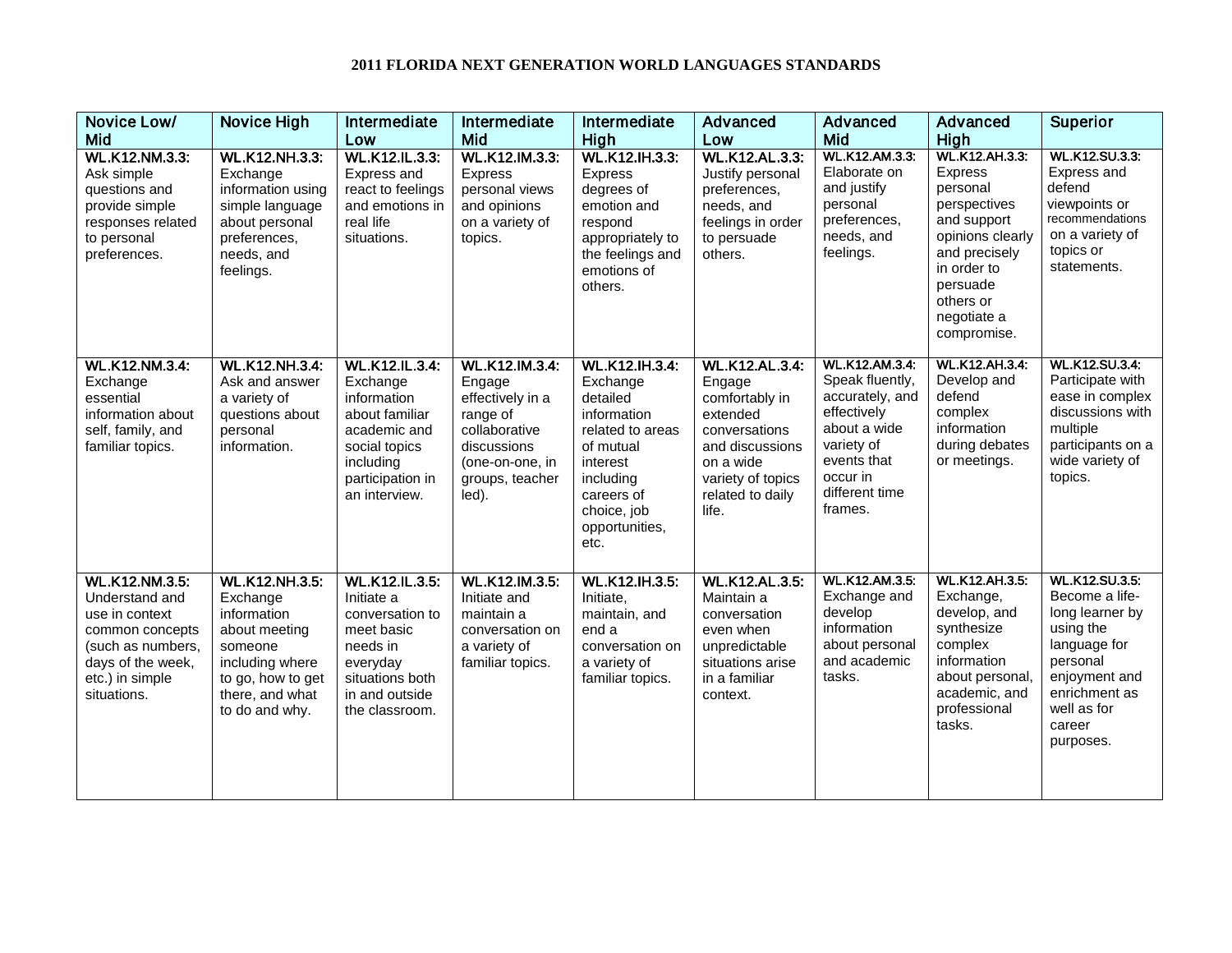| Novice Low/                                                                                                                                | <b>Novice High</b>                                                                                                                                     | Intermediate                                                                                                                                    | Intermediate                                                                                                                                                               | Intermediate                                                                                                                                     | Advanced                                                                                                                                        | Advanced                                                                                                                                                                | Advanced                                                                                                                                                                    | <b>Superior</b>                                                                                                                                                                                                                          |
|--------------------------------------------------------------------------------------------------------------------------------------------|--------------------------------------------------------------------------------------------------------------------------------------------------------|-------------------------------------------------------------------------------------------------------------------------------------------------|----------------------------------------------------------------------------------------------------------------------------------------------------------------------------|--------------------------------------------------------------------------------------------------------------------------------------------------|-------------------------------------------------------------------------------------------------------------------------------------------------|-------------------------------------------------------------------------------------------------------------------------------------------------------------------------|-----------------------------------------------------------------------------------------------------------------------------------------------------------------------------|------------------------------------------------------------------------------------------------------------------------------------------------------------------------------------------------------------------------------------------|
| <b>Mid</b><br>WL.K12.NM.3.6:<br>Use appropriate<br>gestures, body<br>language, and<br>intonation to<br>clarify a message.                  | <b>WL.K12.NH.3.6:</b><br>Use basic<br>language skills<br>supported by<br>body language<br>and gestures to<br>express<br>agreement and<br>disagreement. | Low<br><b>WL.K12.IL.3.6:</b><br>Recount and<br>restate<br>information<br>received in a<br>conversation in<br>order to clarify<br>meaning.       | Mid<br>WL.K12.IM.3.6:<br>Use known<br>words and<br>phrases to<br>effectively<br>communicate<br>meaning<br>(circumlocution)<br>when faced with<br>unfamiliar<br>vocabulary. | High<br>WL.K12.IH.3.6:<br>Often use<br>circumlocution<br>when faced with<br>unfamiliar<br>vocabulary and<br>difficult<br>language<br>structures. | Low<br><b>WL.K12.AL.3.6:</b><br>Adapt speech<br>and self-correct<br>when speaking<br>on a variety of<br>topics to convey<br>a clear<br>message. | <b>Mid</b><br>WL.K12.AM.3.6:<br>Use a variety<br>of idiomatic<br>and culturally<br>authentic<br>expressions<br>appropriately.                                           | High<br><b>WL.K12.AH.3.6:</b><br>Provide<br>structured<br>arguments and<br>develop and<br>support<br>hypotheses,<br>working<br>around<br>occasional<br>difficulties.        | <b>WL.K12.SU.3.6:</b><br>Speak with ease<br>on almost all<br>topics, using<br>appropriate<br>regional and<br>colloquial<br>expressions.                                                                                                  |
| <b>WL.K12.NM.3.7:</b><br>Understand and<br>respond<br>appropriately to<br>simple directions.                                               | <b>WL.K12.NH.3.7:</b><br>Ask for and give<br>simple directions<br>to go<br>somewhere or to<br>complete a task.                                         | <b>WL.K12.IL.3.7:</b><br>Exchange<br>general<br>information<br>about a few<br>topics outside<br>personal and<br>academic fields<br>of interest. | WL.K12.IM.3.7:<br>Follow<br>grammatical<br>rules for self-<br>correction when<br>speaking.                                                                                 | WL.K12.IH.3.7:<br>Ask for, follow,<br>and give<br>directions in<br>complex<br>situations.                                                        | <b>WL.K12.AL.3.7:</b><br>Incorporate<br>formal and<br>informal<br>language and<br>the appropriate<br>register in a<br>conversation.             | <b>WL.K12.AM.3.7:</b><br>Exchange<br>general<br>information on<br>a variety of<br>topics outside<br>fields of<br>interest.                                              | <b>WL.K12.AH.3.7:</b><br>Exchange<br>detailed<br>information on<br>matters within<br>and beyond<br>academic<br>fields of<br>interest,<br>personal<br>needs, and<br>desires. | <b>WL.K12.SU.3.7:</b><br>Deliver and<br>defend<br>recommendations<br>in business,<br>scientific,<br>academic, or<br>social contexts.                                                                                                     |
| <b>WL.K12.NM.3.8:</b><br>Differentiate<br>among oral<br>statements,<br>questions, and<br>exclamations in<br>order to determine<br>meaning. | <b>WL.K12.NH.3.8:</b><br>Describe a<br>problem or a<br>situation with<br>sufficient details<br>in order to be<br>understood.                           | <b>WL.K12.IL.3.8:</b><br>Initiate,<br>engage, and<br>exchange basic<br>information to<br>solve a<br>problem.                                    | WL.K12.IM.3.8:<br>Describe a<br>problem or<br>situation with<br>details and state<br>an opinion.                                                                           | <b>WL.K12.IH.3.8:</b><br>Describe and<br>elaborate on a<br>personal<br>situation or<br>problem using<br>details.                                 | <b>WL.K12.AL.3.8:</b><br>Collaborate to<br>develop and<br>propose<br>solutions to<br>problems.                                                  | WL.K12.AM.3.8:<br>Handle a<br>complex<br>situation or<br>unexpected<br>turn of events<br>and propose<br>solutions to<br>problems<br>presented<br>during<br>interaction. | <b>WL.K12.AH.3.8:</b><br>Prepare for<br>and participate<br>effectively in a<br>discussion<br>expressing<br>solutions<br>clearly and<br>persuasively.                        | <b>WL.K12.SU.3.8:</b><br>Think critically and<br>apply concepts in<br>the target<br>language in order<br>to more effectively<br>communicate,<br>solve problems,<br>and accomplish<br>goals when<br>interacting with a<br>native speaker. |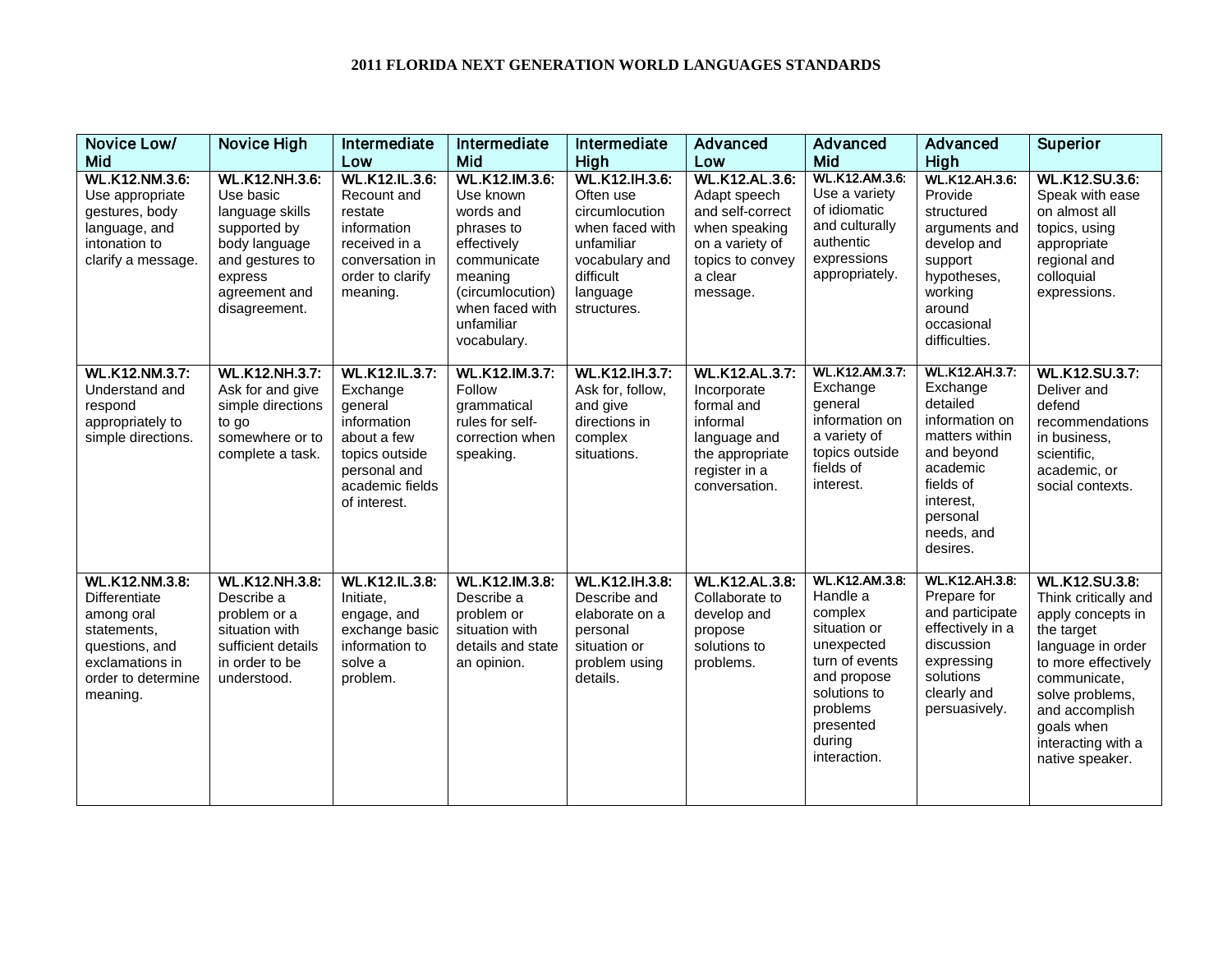# Standard 4:

Presentational Speaking: The student will be able to present information, concepts, and ideas to an audience of listeners on a variety of topics in a culturally appropriate context in the target language.

| Novice Low/                                                                                                                                                            | <b>Novice High</b>                                                                                                     | Intermediate                                                                                                                        | Intermediate                                                                                                                                                                                                                                                         | Intermediate                                                                                                                          | <b>Advanced</b>                                                                                                                                                           | Advanced                                                                                                                                                        | Advanced                                                                                                                                  | <b>Superior</b>                                                                                                                                                |
|------------------------------------------------------------------------------------------------------------------------------------------------------------------------|------------------------------------------------------------------------------------------------------------------------|-------------------------------------------------------------------------------------------------------------------------------------|----------------------------------------------------------------------------------------------------------------------------------------------------------------------------------------------------------------------------------------------------------------------|---------------------------------------------------------------------------------------------------------------------------------------|---------------------------------------------------------------------------------------------------------------------------------------------------------------------------|-----------------------------------------------------------------------------------------------------------------------------------------------------------------|-------------------------------------------------------------------------------------------------------------------------------------------|----------------------------------------------------------------------------------------------------------------------------------------------------------------|
| Mid                                                                                                                                                                    |                                                                                                                        | Low                                                                                                                                 | Mid                                                                                                                                                                                                                                                                  | High                                                                                                                                  | Low                                                                                                                                                                       | Mid                                                                                                                                                             | High                                                                                                                                      |                                                                                                                                                                |
| <b>WL.K12.NM.4.1:</b><br>Provide basic<br>information<br>about self and<br>immediate<br>surroundings<br>using words<br>and phrases<br>and<br>memorized<br>expressions. | <b>WL.K12.NH.4.1:</b><br>Provide basic<br>information on<br>familiar topics<br>using phrases and<br>simple sentences.  | <b>WL.K12.IL.4.1:</b><br>Present<br>information on<br>familiar topics<br>using a series of<br>sentences with<br>sufficient details. | <b>WL.K12.IM.4.1:</b><br>Produce a<br>simple, factual<br>presentation<br>supported by<br>multimedia<br>components<br>and visual<br>displays (e.g.<br>graphics,<br>sound) and<br>using logically<br>sequenced and<br>connected<br>sentences with<br>relevant details. | <b>WL.K12.IH.4.1:</b><br>Present<br>information on<br>familiar topics<br>with clarity and<br>detail using<br>multimedia<br>resources. | <b>WL.K12.AL.4.1:</b><br>Deliver a short<br>presentation<br>on social,<br>academic, or<br>work topics<br>with<br>appropriate<br>complexity for<br>the target<br>audience. | <b>WL.K12.AM.4.1:</b><br>Deliver an<br>articulated<br>presentation on<br>personal,<br>academic, or<br>professional<br>topics.                                   | <b>WL.K12.AH.4.1:</b><br>Deliver a clear<br>and precise<br>presentation<br>that engages<br>and informs a<br>specific type of<br>audience. | <b>WL.K12.SU.4.1:</b><br>Deliver a clear<br>and fluid<br>presentation for a<br>variety of<br>purposes in a<br>style appropriate<br>to any type of<br>audience. |
| <b>WL.K12.NM.4.2.</b><br>Present<br>personal<br>information<br>about self and<br>others.                                                                               | <b>WL.K12.NH.4.2:</b><br>Describe aspects<br>of daily life using<br>complete<br>sentences.                             | <b>WL.K12.IL.4.2:</b><br>Describe people,<br>objects, and<br>situations using a<br>series of<br>sequenced<br>sentences.             | <b>WL.K12.IM.4.2:</b><br>Describe<br>events, plans,<br>and actions<br>using logically<br>sequenced and<br>connected<br>sentences with<br>relevant details.                                                                                                           | <b>WL.K12.IH.4.2:</b><br>Present<br>viewpoints on<br>an issue and<br>support<br>opinions with<br>clarity and<br>detail.               | <b>WL.K12.AL.4.2:</b><br>Explain<br>viewpoints on<br>an issue of<br>interest, giving<br>advantages<br>and<br>disadvantages<br>of various<br>options.                      | <b>WL.K12.AM.4.2:</b><br>Describe, with<br>ease and detail,<br>topics related to<br>home, school,<br>work, leisure<br>activities, and<br>personal<br>interests. | <b>WL.K12.AH.4.2:</b><br>Communicate<br>with accuracy,<br>clarity, and<br>precision on<br>many concrete<br>and abstract<br>topics.        | <b>WL.K12.SU.4.2:</b><br>Give a clearly<br>articulated, well-<br>structured<br>presentation on a<br>complex topic.                                             |
| <b>WL.K12.NM.4.3:</b><br><b>Express likes</b><br>and dislikes.                                                                                                         | <b>WL.K12.NH.4.3:</b><br>Describe familiar<br>experiences or<br>events using both<br>general and<br>specific language. | <b>WL.K12.IL.4.3:</b><br>Express needs,<br>wants, and plans<br>using a series of<br>sentences that<br>include essential<br>details. | <b>WL.K12.IM.4.3:</b><br>Retell a story or<br>recount an<br>experience with<br>appropriate<br>facts and<br>relevant details.                                                                                                                                         | <b>WL.K12.IH.4.3:</b><br>Describe<br>personal<br>experiences<br>and interests<br>with clarity and<br>detail.                          | <b>WL.K12.AL.4.3:</b><br>Speak using<br>different time<br>frames and<br>appropriate<br>mood with<br>good control.                                                         | <b>WL.K12.AM.4.3:</b><br>Narrate, with<br>ease and detail.<br>events of<br>current, public,<br>or personal<br>interest.                                         | <b>WL.K12.AH.4.3:</b><br>Deliver and<br>defend a<br>viewpoint on an<br>academic or<br>professional<br>issue.                              | <b>WL.K12.SU.4.3:</b><br>Adapt<br>presentation to<br>reflect attitudes<br>and culture of the<br>audience.                                                      |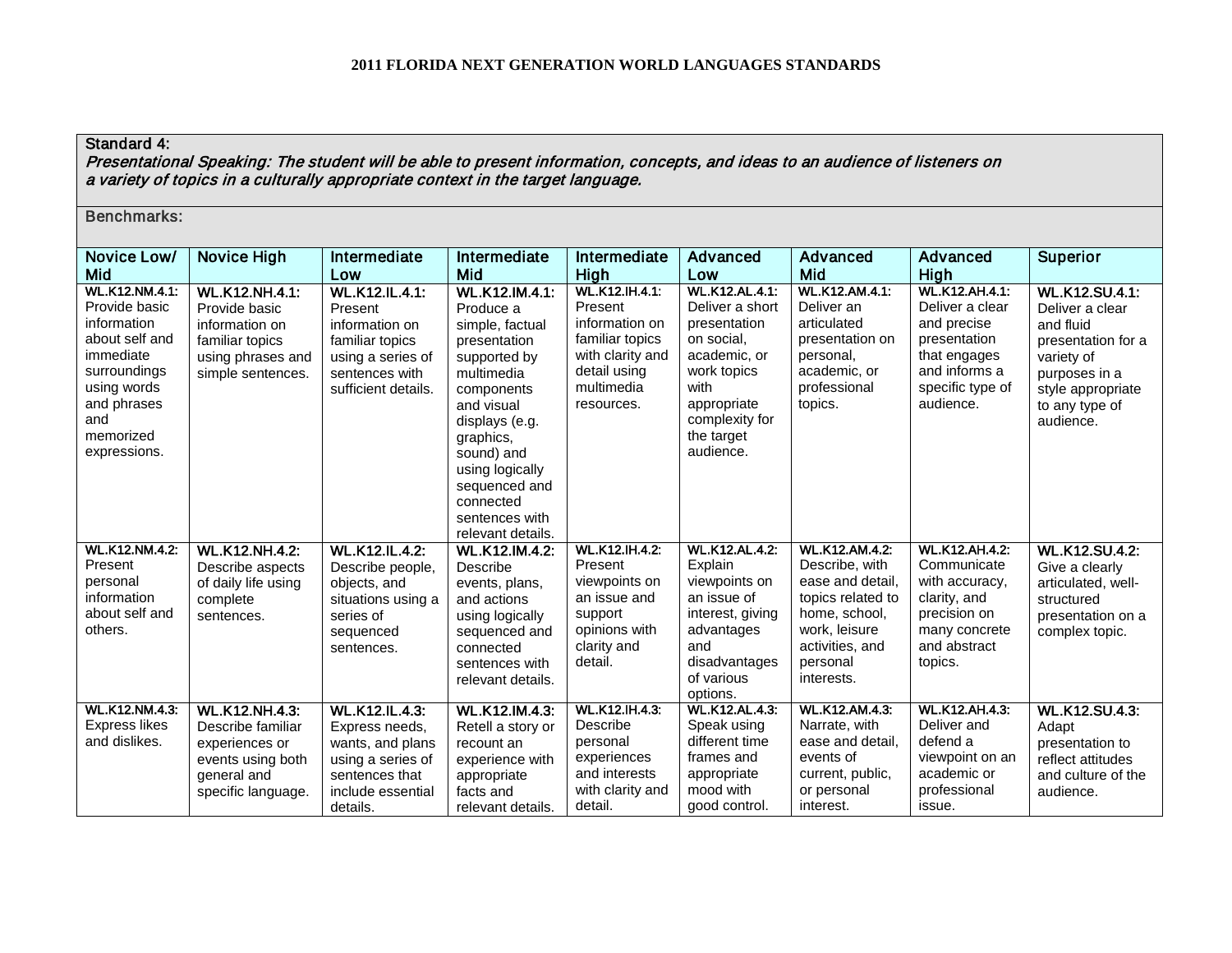| Novice Low/<br>Mid                                                                                                                  | <b>Novice High</b>                                                                                                                                         | Intermediate<br>Low                                                                                                             | Intermediate<br>Mid                                                                                                                                        | Intermediate<br>High                                                                                                                                                                                | Advanced<br>Low                                                                                                                                                                                           | Advanced<br>Mid                                                                                                                                                | Advanced<br>High                                                                                                                                                                        | <b>Superior</b>                                                                                                                         |
|-------------------------------------------------------------------------------------------------------------------------------------|------------------------------------------------------------------------------------------------------------------------------------------------------------|---------------------------------------------------------------------------------------------------------------------------------|------------------------------------------------------------------------------------------------------------------------------------------------------------|-----------------------------------------------------------------------------------------------------------------------------------------------------------------------------------------------------|-----------------------------------------------------------------------------------------------------------------------------------------------------------------------------------------------------------|----------------------------------------------------------------------------------------------------------------------------------------------------------------|-----------------------------------------------------------------------------------------------------------------------------------------------------------------------------------------|-----------------------------------------------------------------------------------------------------------------------------------------|
| <b>WL.K12.NM.4.4:</b><br>Provide an<br>account of<br>daily activities.                                                              | <b>WL.K12.NH.4.4:</b><br>Present personal<br>information about<br>one's self and<br>others.                                                                | <b>WL.K12.IL.4.4:</b><br>Provide a logical<br>sequence of<br>instructions on<br>how to make<br>something or<br>complete a task. | WL.K12.IM.4.4:<br>Provide<br>supporting<br>evidence using<br>logically<br>connected<br>sentences that<br>include relevant<br>details.                      | <b>WL.K12.IH.4.4:</b><br>Produce<br>reports and<br>multimedia<br>compositions<br>in order to<br>present a<br>group project.                                                                         | <b>WL.K12.AL.4.4:</b><br>Communicate<br>ideas on a<br>variety of<br>topics with<br>accuracy,<br>clarity, and<br>precision.                                                                                | <b>WL.K12.AM.4.4:</b><br>Prepare and<br>deliver<br>presentations<br>based on<br>inquiry or<br>research.                                                        | <b>WL.K12.AH.4.4:</b><br>Deliver planned<br>and impromptu<br>presentations to<br>a variety of<br>audiences using<br>appropriate<br>multimedia<br>resources.                             | <b>WL.K12.SU.4.4:</b><br>Present fluently<br>and with ease in a<br>variety of settings.                                                 |
| <b>WL.K12.NM.4.5:</b><br>Role-play skits,<br>songs, or<br>poetry in the<br>target<br>language that<br>deal with<br>familiar topics. | <b>WL.K12.NH.4.5:</b><br>Retell the main<br>idea of a simple,<br>culturally authentic<br>story in the target<br>language with<br>prompting and<br>support. | <b>WL.K12.IL.4.5:</b><br>Present a short<br>skit or play using<br>well-structured<br>sentences.                                 | <b>WL.K12.IM.4.5:</b><br>Retell or<br>summarize a<br>storyline using<br>logically<br>connected<br>sentences with<br>relevant details.                      | <b>WL.K12.IH.4.5:</b><br>Use<br>paraphrasing,<br>circumlocution,<br>and<br>illustrations to<br>make self<br>more clearly<br>understood<br>when relating<br>experiences<br>and retelling a<br>story. | <b>WL.K12.AL.4.5:</b><br>Make formal<br>presentations<br>about literary<br>selections<br>demonstrating<br>appropriate<br>language<br>choice, body<br>language, eye<br>contact, and<br>use of<br>gestures. | <b>WL.K12.AM.4.5:</b><br>Narrate a story<br>and describe<br>reactions with<br>clarity and<br>detail.                                                           | <b>WL.K12.AH.4.5:</b><br>Deliver narrative<br>and informative<br>presentations,<br>including oral<br>responses to<br>literature and<br>use language<br>appropriate to<br>the situation. | <b>WL.K12.SU.4.5:</b><br>Prepare and<br>present original<br>work (e.g., poems,<br>reports, plays,<br>stories) supported<br>by research. |
| <b>WL.K12.NM.4.6:</b><br>Present simple<br>information<br>about a<br>familiar topic<br>using visuals.                               | <b>WL.K12.NH.4.6:</b><br>Use verbal and<br>non-verbal<br>communication<br>when making<br>announcements or<br>introductions.                                | <b>WL.K12.IL.4.6:</b><br>Describe events<br>in chronological<br>order using<br>connected<br>sentences with<br>relevant details. | WL.K12.IM.4.6:<br>Describe,<br>explain, and<br>react to<br>personal<br>experiences<br>using logically<br>connected<br>paragraphs with<br>relevant details. | WL.K12.IH.4.6:<br>Formulate and<br>deliver a<br>presentation<br>on an assigned<br>topic using<br>multimedia<br>resources to<br>support the<br>presentation.                                         | <b>WL.K12.AL.4.6:</b><br>Provide<br>information on<br>academic and<br>job related<br>topics with<br>clarity and<br>detail.                                                                                | <b>WL.K12.AM.4.6:</b><br>Synthesize and<br>summarize<br>information<br>gathered from<br>various<br>authentic<br>sources when<br>speaking to<br>diverse groups. | <b>WL.K12.AH.4.6</b><br>Incorporate with<br>ease<br>appropriate<br>idiomatic and<br>culturally<br>authentic<br>expression in<br>presentations.                                          | <b>WL.K12.SU.4.6</b><br>Adapt oral<br>presentations<br>spontaneously to<br>meet unexpected<br>needs.                                    |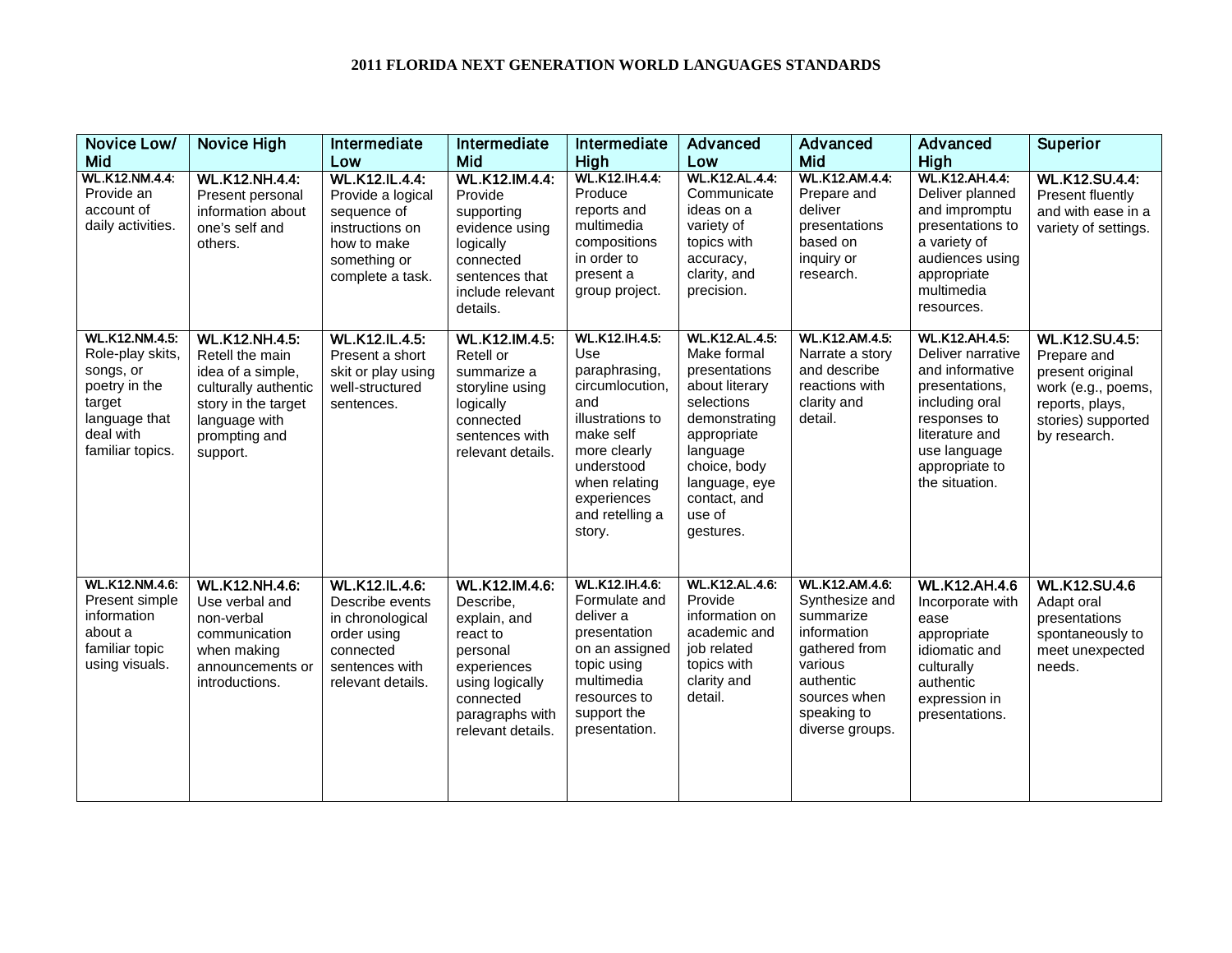# Standard 5:

Presentational Writing: The student will be able to present information, concepts, and ideas to an audience of readers on a variety of topics in a culturally appropriate context in the target language.

| Novice Low/<br>Mid                                                                                                                                                | Novice High                                                                                                                                                                        | Intermediate<br>Low                                                                                                                         | Intermediate<br>Mid                                                                                                                                                           | Intermediate<br>High                                                                                                                                                       | Advanced<br>Low                                                                                                                                   | Advanced<br>Mid                                                                                                                                                                                         | Advanced<br>High                                                                                                                                                                                                                                                                                 | <b>Superior</b>                                                                                                                                                                  |
|-------------------------------------------------------------------------------------------------------------------------------------------------------------------|------------------------------------------------------------------------------------------------------------------------------------------------------------------------------------|---------------------------------------------------------------------------------------------------------------------------------------------|-------------------------------------------------------------------------------------------------------------------------------------------------------------------------------|----------------------------------------------------------------------------------------------------------------------------------------------------------------------------|---------------------------------------------------------------------------------------------------------------------------------------------------|---------------------------------------------------------------------------------------------------------------------------------------------------------------------------------------------------------|--------------------------------------------------------------------------------------------------------------------------------------------------------------------------------------------------------------------------------------------------------------------------------------------------|----------------------------------------------------------------------------------------------------------------------------------------------------------------------------------|
| <b>WL.K12.NM.5.1:</b><br>Provide basic<br>information in<br>writing using<br>familiar topics,<br>often using<br>previously learned<br>expressions and<br>phrases. | <b>WL.K12.NH.5.1:</b><br>Write<br>descriptions and<br>short messages<br>to request or<br>provide<br>information on<br>familiar topics<br>using phrases<br>and simple<br>sentences. | <b>WL.K12.IL.5.1:</b><br>Write on familiar<br>topics and<br>experiences<br>using main<br>ideas and<br>supporting<br>details.                | WL.K12.IM.5.1:<br>Write narratives<br>on familiar<br>topics using<br>logically<br>connected<br>sentences with<br>supporting<br>details.                                       | <b>WL.K12.IH.5.1:</b><br>Write<br>communications.<br>narratives,<br>descriptions, and<br>explanations on<br>familiar topics<br>using connected,<br>detailed<br>paragraphs. | <b>WL.K12.AL.5.1:</b><br>Express, in<br>writing, ideas on<br>a variety of<br>topics<br>presented in<br>clear, organized<br>texts.                 | <b>WL.K12.AM.5.1:</b><br>Write detailed<br>texts on a broad<br>variety of<br>concrete social<br>and<br>professional<br>topics and apply<br>appropriate<br>strategies to<br>evaluate a final<br>product. | <b>WL.K12.AH.5.1:</b><br>Write, with<br>fluency and<br>clarity, well-<br>structured<br>documents on<br>complex topics.                                                                                                                                                                           | WL.K12.SU.5.1:<br>Effectively and<br>consistently<br>express self in<br>writing using a<br>variety of<br>styles for<br>academic and<br>professional<br>audience and<br>purposes. |
| <b>WL.K12.NM.5.2:</b><br>Fill out a simple<br>form with basic<br>information.                                                                                     | <b>WL.K12.NH.5.2</b><br>Write simple<br>statements to<br>describe<br>aspects of daily<br>life.                                                                                     | <b>WL.K12.IL.5.2:</b><br>Describe a<br>familiar event or<br>situation using a<br>variety of<br>sentences and<br>with supporting<br>details. | <b>WL.K12.IM.5.2:</b><br>Write<br>informative texts<br>through a<br>variety of media<br>using connected<br>sentences and<br>providing<br>supporting facts<br>about the topic. | <b>WL.K12.IH.5.2:</b><br>Describe, in<br>writing, personal<br>experiences and<br>interests with<br>clarity and detail.                                                     | <b>WL.K12.AL.5.2:</b><br>Write work-<br>related<br>documents<br>(fill out an<br>application,<br>prepare a<br>resume, write a<br>business letter). | <b>WL.K12.AM.5.2</b><br>Produce<br>detailed texts on<br>a broad variety<br>of concrete and<br>professional<br>topics that have<br>been revised<br>and edited with<br>peer input.                        | <b>WL.K12.AH.5.2:</b><br>Create well-<br>structured and<br>easily readable<br>reports,<br>summaries, or<br>articles on<br>complex topics<br>that have been<br>revised and<br>edited for<br>correct use of<br>grammar, varied<br>sentence<br>structure,<br>punctuation,<br>and<br>capitalization. | <b>WL.K12.SU.5.2</b><br>Write, edit, and<br>prepare for<br>final<br>publication a<br>well-structured<br>critical review<br>of a paper,<br>project, or<br>cultural event.         |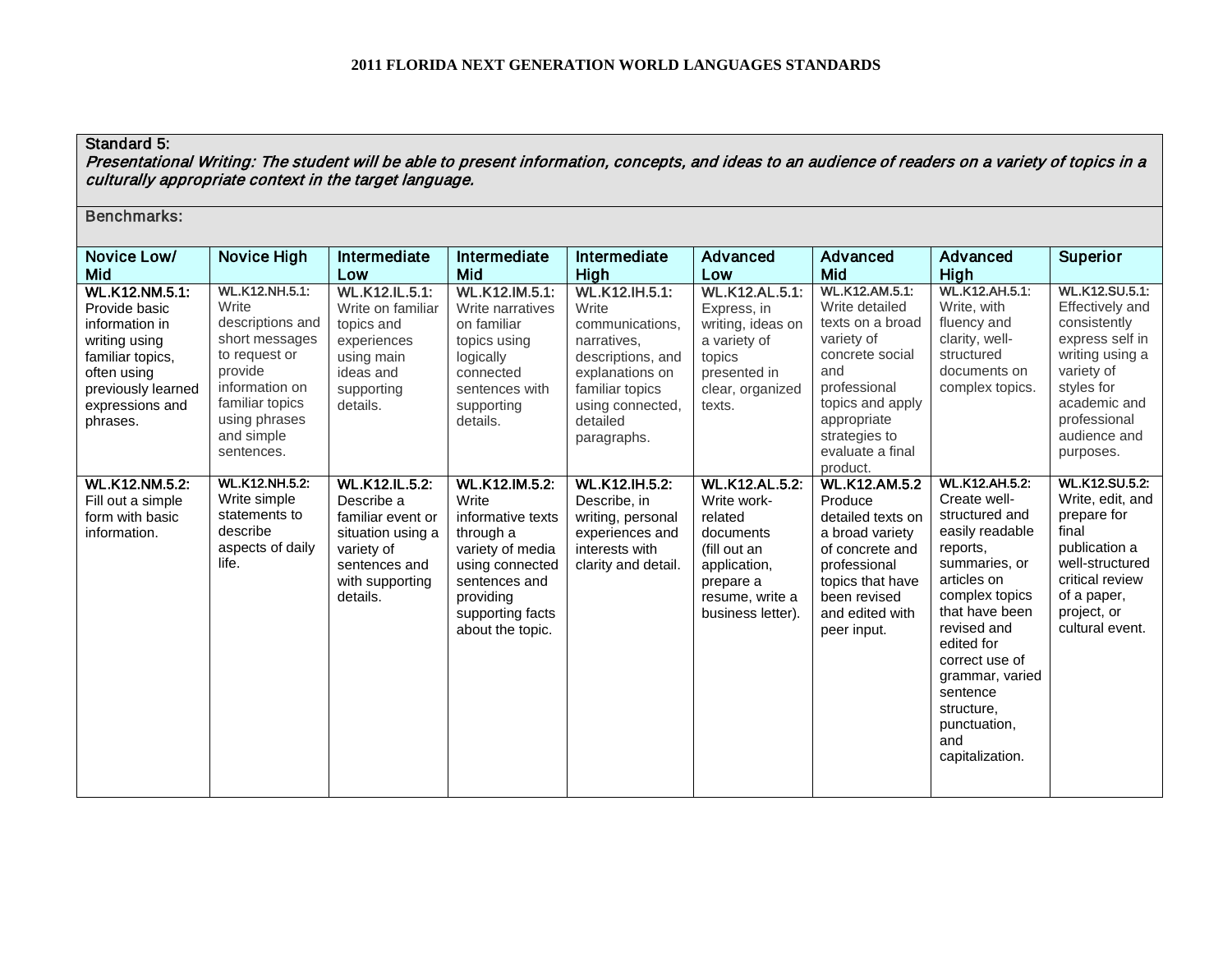| Novice Low/<br><b>Mid</b>                                                                               | <b>Novice High</b>                                                                              | Intermediate<br>Low                                                                                                  | Intermediate<br>Mid                                                                                                                    | Intermediate<br>High                                                                                                                              | Advanced<br>Low                                                                                                                                                                                                       | Advanced<br>Mid                                                                                                                                          | Advanced<br><b>High</b>                                                                                                                                                                                                 | <b>Superior</b>                                                                                                                                                                    |
|---------------------------------------------------------------------------------------------------------|-------------------------------------------------------------------------------------------------|----------------------------------------------------------------------------------------------------------------------|----------------------------------------------------------------------------------------------------------------------------------------|---------------------------------------------------------------------------------------------------------------------------------------------------|-----------------------------------------------------------------------------------------------------------------------------------------------------------------------------------------------------------------------|----------------------------------------------------------------------------------------------------------------------------------------------------------|-------------------------------------------------------------------------------------------------------------------------------------------------------------------------------------------------------------------------|------------------------------------------------------------------------------------------------------------------------------------------------------------------------------------|
| <b>WL.K12.NM.5.3:</b><br>Write simple<br>sentences about<br>self and/or others.                         | <b>WL.K12.NH.5.3:</b><br>Write a<br>description of a<br>familiar<br>experience or<br>event.     | <b>WL.K12.IL.5.3:</b><br>Express and<br>support<br>opinions on<br>familiar topics<br>using a series of<br>sentences. | WL.K12.IM.5.3:<br>State an opinion<br>and provide<br>supporting<br>evidence using<br>connected<br>sentences.                           | WL.K12.IH.5.3:<br>Present, in<br>writing.<br>viewpoints on an<br>issue and<br>support opinion<br>with clarity and<br>detail.                      | <b>WL.K12.AL.5.3:</b><br>Write well-<br>organized<br>essays,<br>summaries, and<br>reports on a<br>broad range of<br>topics including<br>those that have<br>been personally<br>researched<br>using authentic<br>texts. | <b>WL.K12.AM.5.3:</b><br>Adapt writing to<br>a variety of<br>audiences, such<br>as editorial<br>readers,<br>professionals,<br>and the general<br>public. | <b>WL.K12.AH.5.3:</b><br>Write with<br>precision and<br>detail about<br>abstract topics<br>synthesizing<br>and<br>summarizing<br>information<br>gathered from<br>various<br>authentic<br>sources (written<br>and oral). | <b>WL.K12.SU.5.3:</b><br>Write a report<br>based on<br>conducted<br>research<br>summarizing<br>the opinions of<br>others, and<br>analyzing<br>information<br>and facts.            |
| <b>WL.K12.NM.5.4:</b><br>Write simple<br>sentences that<br>help in day-to-day<br>life<br>communication. | <b>WL.K12.NH.5.4:</b><br>Write short<br>personal notes<br>using a variety<br>of media.          | <b>WL.K12.IL.5.4:</b><br>Compare and<br>contrast<br>information,<br>concepts, and<br>ideas.                          | WL.K12.IM.5.4:<br>Conduct<br>research and<br>write a report on<br>a variety of<br>topics using<br>connected<br>detailed<br>paragraphs. | <b>WL.K12.IH.5.4:</b><br>Provide clear and<br>detailed<br>information in<br>writing on<br>academic and<br>work topics with<br>clarity and detail. | <b>WL.K12.AL.5.4:</b><br>Use idioms and<br>idiomatic<br>expressions in<br>writing.                                                                                                                                    | <b>WL.K12.AM.5.4:</b><br>Incorporate,<br>with accuracy,<br>idioms and<br>culturally<br>authentic<br>expressions in<br>writing.                           | <b>WL.K12.AH.5.4:</b><br>Incorporate<br>metaphors,<br>idiomatic and<br>culturally<br>authentic<br>expressions in<br>writing with<br>ease.                                                                               | <b>WL.K12.SU.5.4:</b><br>Incorporate<br>figurative<br>language as<br>well as<br>national and<br>regional<br>idiomatic and<br>culturally<br>authentic<br>expressions in<br>writing. |
| <b>WL.K12.NM.5.5</b><br>Write about<br>previously<br>acquired<br>knowledge and<br>experiences.          | <b>WL.K12.NH.5.5:</b><br>Request<br>information in<br>writing to obtain<br>something<br>needed. | <b>WL.K12.IL.5.5:</b><br>Develop<br>questions to<br>obtain and<br>clarify<br>information.                            | WL.K12.IM.5.5:<br>Draft, edit, and<br>summarize<br>information,<br>concepts, and<br>ideas.                                             | <b>WL.K12.IH.5.5:</b><br>Describe, in<br>writing, events in<br>chronological<br>order.                                                            | <b>WL.K12.AL.5.5</b><br>Write using<br>different time<br>frames and<br>appropriate<br>mood.                                                                                                                           | <b>WL.K12.AM.5.5</b><br>Write with clarity<br>following<br>consistent<br>control of time<br>frames and<br>mood.                                          | <b>WL.K12.AH.5.5:</b><br>Write a<br>narrative about<br>an experience<br>in a clear, fluent<br>style<br>appropriate to<br>different genres.                                                                              | <b>WL.K12.SU.5.5:</b><br>Use humor<br>and irony when<br>writing an<br>essay.                                                                                                       |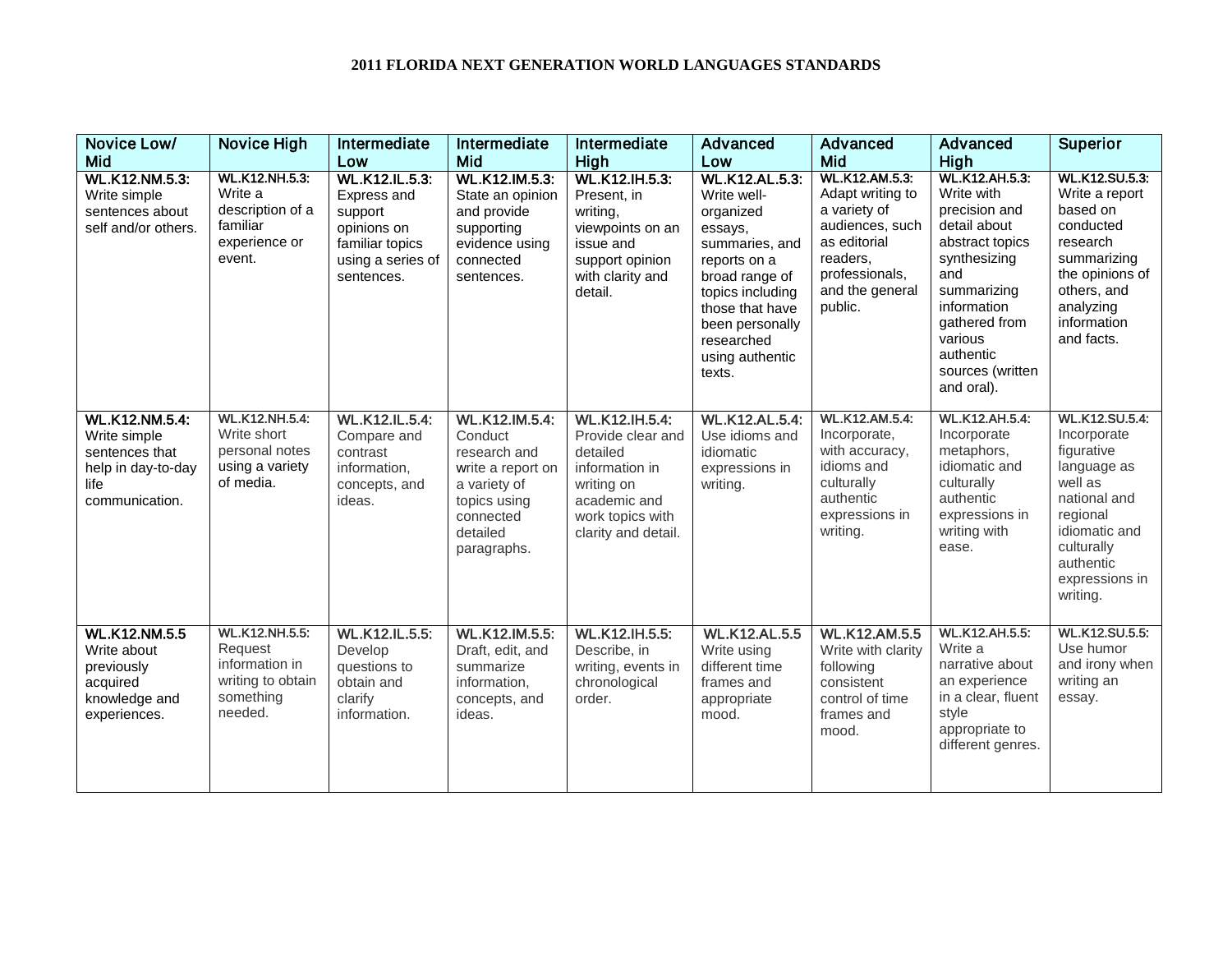| Novice Low/<br>Mid                                                                           | <b>Novice High</b>                                                                                                                                                                            | Intermediate<br>Low                                                                                                                                             | Intermediate<br>Mid                                                                                                                                                                                                   | Intermediate<br>High                                                                                                                         | Advanced<br>Low                                                                                                                                   | Advanced<br>Mid                                                                                                                                                         | Advanced<br>High                                                                                                                                                                | <b>Superior</b>                                                                                                                                                                                                  |
|----------------------------------------------------------------------------------------------|-----------------------------------------------------------------------------------------------------------------------------------------------------------------------------------------------|-----------------------------------------------------------------------------------------------------------------------------------------------------------------|-----------------------------------------------------------------------------------------------------------------------------------------------------------------------------------------------------------------------|----------------------------------------------------------------------------------------------------------------------------------------------|---------------------------------------------------------------------------------------------------------------------------------------------------|-------------------------------------------------------------------------------------------------------------------------------------------------------------------------|---------------------------------------------------------------------------------------------------------------------------------------------------------------------------------|------------------------------------------------------------------------------------------------------------------------------------------------------------------------------------------------------------------|
| WL.K12.NM.5.6:<br>Pre-write by<br>drawing pictures<br>to support ideas<br>related to a task. | <b>WL.K12.NH.5.6:</b><br>Prepare a draft<br>of an itinerary<br>for a personal<br>experience or<br>event (such as<br>for a trip to a<br>country where<br>the target<br>language is<br>spoken). | <b>WL.K12.IL.5.6:</b><br>Conduct<br>research and<br>write a detailed<br>plan (e.g., a trip<br>to a country<br>where the target<br>language is<br>spoken).       | WL.K12.IM.5.6:<br>Produce writing<br>that has been<br>edited for<br>punctuation and<br>correct use of<br>grammar, in<br>which the<br>development<br>and<br>organization are<br>appropriate to<br>task and<br>purpose. | WL.K12.IH.5.6:<br>Write about a<br>story and<br>describe<br>reactions with<br>clarity and detail.                                            | <b>WL.K12.AL.5.6:</b><br>Write using<br>style, language,<br>and tone<br>appropriate to<br>the audience<br>and purpose of<br>the<br>presentation.  | WL.K12.AM.5.6:<br>Produce a<br>persuasive<br>essay and<br>sustain and<br>justify opinions<br>and arguments<br>in writing.                                               | <b>WLK12.AH.5.6:</b><br>Write about a<br>variety of topics<br>and apply<br>appropriate<br>strategies to<br>evaluate and<br>refine the final<br>draft.                           | WL.K12.SU.5.6:<br>Write fluently<br>about complex<br>topics,<br>emphasizing<br>the important<br>issues in a<br>style<br>appropriate to<br>the reader<br>including<br>letters to the<br>editor of a<br>newspaper. |
| <b>WL.K12.NM.5.7:</b><br>Draw pictures in<br>sequence to<br>demonstrate a<br>story plot.     | <b>WL.K12.NH.5.7:</b><br>Pre-write by<br>generating<br>ideas from<br>multiple sources<br>based upon<br>teacher directed<br>topics.                                                            | <b>WL.K12.IL.5.7:</b><br>Develop a draft<br>of a plan that<br>addresses<br>purpose,<br>audience,<br>logical<br>sequence, and<br>a time frame for<br>completion. | WL.K12.IM.5.7:<br>Write a<br>narrative based<br>on experiences<br>that use<br>descriptive<br>language and<br>details.                                                                                                 | <b>WL.K12.IH.5.7:</b><br>Write a short<br>essy or<br>biography using<br>descriptive<br>details and a<br>variety of<br>sentence<br>structure. | <b>WL.K12.AL.5.7:</b><br>Write in a<br>variety of forms<br>including<br>narratives<br>(fiction,<br>autobiography)<br>with clarity and<br>details. | <b>WL.K12.AM.5.7:</b><br>Incorporate<br>figurative<br>language,<br>emotions,<br>gestures,<br>rhythm, and<br>appropriate<br>format into a<br>literary original<br>piece. | <b>WL.K12.AH.5.7:</b><br>Write creative<br>pieces (poetry,<br>narratives, and<br>plays) using<br>effective<br>imaginary and<br>the appropriate<br>literary devices<br>to genre. | WL.K12.SU.5.7:<br>Write creative<br>fiction that<br>includes an<br>authentic<br>setting,<br>coherent plot,<br>and distinct<br>characters with<br>effective<br>details.                                           |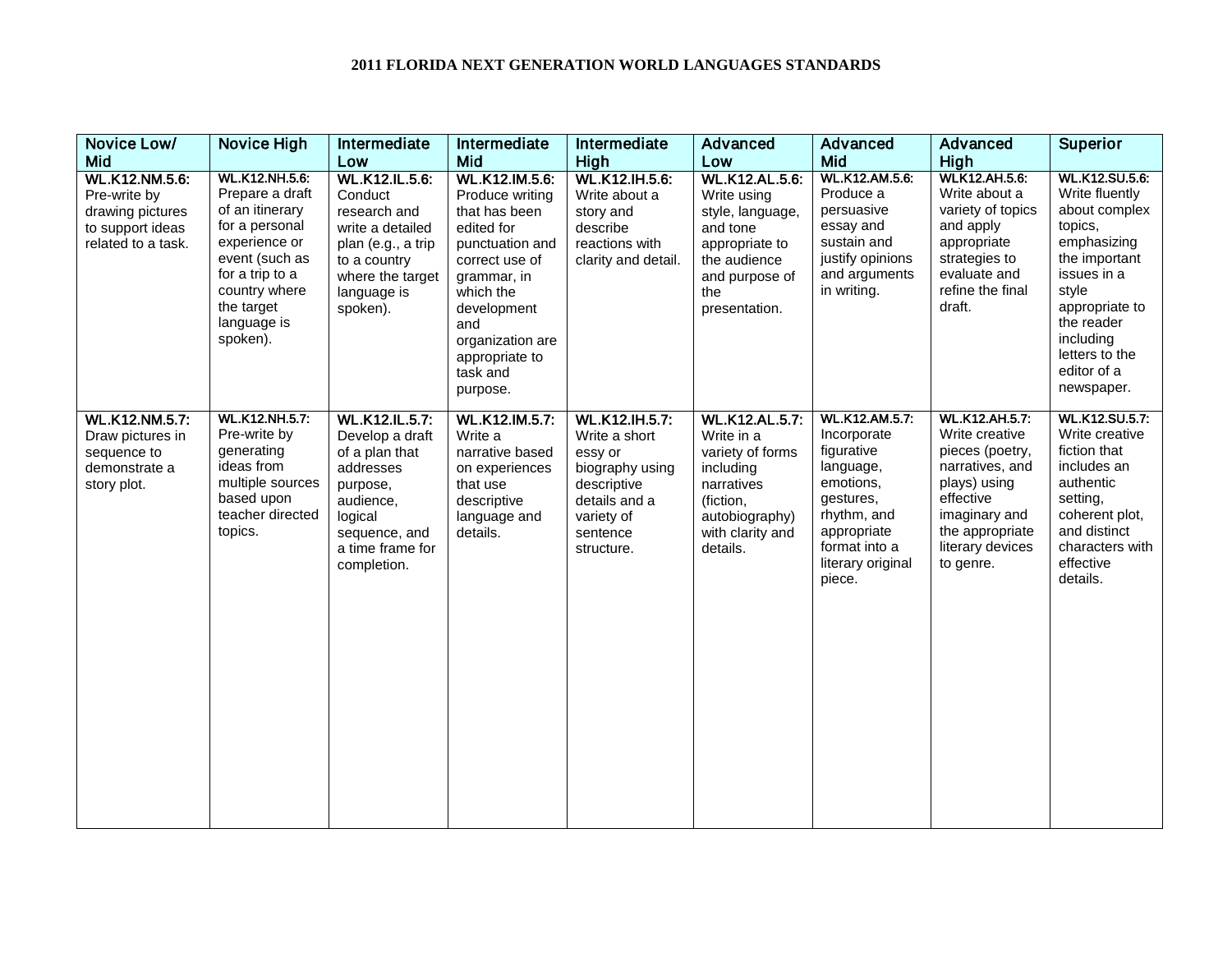### Standard 6:

Culture: The student will be able to use the target language to gain knowledge and demonstrate understanding of the relationship among practices, products, and perspectives of cultures other than his/her own.

| Novice Low/                                                                                                                                                                                                 | Novice High                                                                                                                                                                                                                                      | Intermediate                                                                                                                                                                                                                               | Intermediate                                                                                                                                 | Intermediate                                                                                                                                                               | Advanced                                                                                                                                                                         | Advanced                                                                                                                                                                                                             | Advanced                                                                                                                                                                                                                                                                          | <b>Superior</b>                                                                                                                                                                                                                                                   |
|-------------------------------------------------------------------------------------------------------------------------------------------------------------------------------------------------------------|--------------------------------------------------------------------------------------------------------------------------------------------------------------------------------------------------------------------------------------------------|--------------------------------------------------------------------------------------------------------------------------------------------------------------------------------------------------------------------------------------------|----------------------------------------------------------------------------------------------------------------------------------------------|----------------------------------------------------------------------------------------------------------------------------------------------------------------------------|----------------------------------------------------------------------------------------------------------------------------------------------------------------------------------|----------------------------------------------------------------------------------------------------------------------------------------------------------------------------------------------------------------------|-----------------------------------------------------------------------------------------------------------------------------------------------------------------------------------------------------------------------------------------------------------------------------------|-------------------------------------------------------------------------------------------------------------------------------------------------------------------------------------------------------------------------------------------------------------------|
| Mid                                                                                                                                                                                                         |                                                                                                                                                                                                                                                  | Low                                                                                                                                                                                                                                        | Mid                                                                                                                                          | High                                                                                                                                                                       | Low                                                                                                                                                                              | Mid                                                                                                                                                                                                                  | High                                                                                                                                                                                                                                                                              |                                                                                                                                                                                                                                                                   |
| <b>WL.K12.NM.6.1:</b><br>Recognize basic<br>practices and<br>perspectives of<br>cultures where the<br>target language is<br>spoken (such as<br>greetings, holiday<br>celebrations, etc.)                    | <b>WL.K12.NH.6.1:</b><br>Use information<br>acquired<br>through the<br>study of the<br>practices and<br>perspectives of<br>the target<br>culture(s) to<br>identify some of<br>their<br>characteristics<br>and compare<br>them to own<br>culture. | <b>WL.K12.IL.6.1:</b><br>Recognize<br>similarities and<br>differences in<br>practices and<br>perspectives<br>used across<br>cultures (e.g.,<br>holidays, family<br>life) to<br>understand<br>one's own and<br>others' ways of<br>thinking. | WL.K12.IM.6.1:<br>Distinguish<br>patterns of<br>behavior and<br>social<br>interaction in<br>various settings<br>in the target<br>culture(s). | <b>WL.K12.IH.6.1:</b><br>Investigate<br>practices and<br>perspectives of<br>past and<br>contemporary<br>life in the<br>target culture<br>through a<br>variety of<br>media. | <b>WL.K12.AL.6.1:</b><br>Compare and<br>contrast cultural<br>practices and<br>perspectives<br>among cultures<br>with the same<br>language in<br>order to dispel<br>stereotyping. | <b>WL.K12.AM.6.1:</b><br>Evaluate<br>practices and<br>perspectives<br>(such as<br>patterns of<br>behavior.<br>values.<br>attitudes, beliefs<br>or viewpoints)<br>typical of the<br>target culture(s).                | <b>WL.K12.AH.6.1:</b><br><b>Discuss</b><br>practices and<br>perspectives of<br>the culture $(s)$<br>studied and<br>describe how<br>they are<br>interrelated to<br>topics of<br>philosophy,<br>social issues.<br>regionalisms,<br>and traditions of<br>cultures other<br>than own. | WL.K12.SU.6.1:<br>Apply knowledge<br>and<br>understanding of<br>the practices and<br>perspectives of<br>the target<br>culture(s) (such<br>as social and<br>political factors)<br>in order to<br>communicate<br>effectively within<br>and beyond the<br>classroom. |
| <b>WL.K12.NM.6.2:</b><br>Recognize<br>common patterns<br>of behavior (such<br>as body language,<br>gestures) and<br>cultural practices<br>and/or traditions<br>associated with<br>the target<br>culture(s). | <b>WL.K12.NH.6.2:</b><br>Identify<br>examples of<br>common beliefs<br>and attitudes<br>and their<br>relationship to<br>practices in the<br>cultures studied.                                                                                     | <b>WL.K12.IL.6.2:</b><br>Demonstrate<br>awareness and<br>appreciation of<br>cultural<br>practices and<br>expressions in<br>daily activities.                                                                                               | WL.K12.IM.6.2:<br>Use practices<br>and<br>characteristics<br>of the target<br>cultures for daily<br>activities among<br>peers and<br>adults. | <b>WL.K12.IH.6.2:</b><br>Apply<br>language and<br>behaviors that<br>are appropriate<br>to the target<br>culture in an<br>authentic<br>situation.                           | <b>WL.K12.AL.6.2:</b><br>Explain why the<br>target language<br>has value in<br>culture and in a<br>global society.                                                               | <b>WL.K12.AM.6.2:</b><br>Use background<br>knowledge and<br>think critically in<br>order to function<br>successfully<br>within the target<br>culture to meet<br>personal,<br>professional,<br>and academic<br>needs. | <b>WL.K12.AH.6.2:</b><br>Analyze aspects<br>of the target<br>language that<br>are expressions<br>of culture.                                                                                                                                                                      | <b>WL.K12.SU.6.2:</b><br>Discuss various<br>aspects of the<br>target culture<br>such as world<br>events and other<br>current news<br>taken place in<br>order to<br>determine their<br>global<br>significance.                                                     |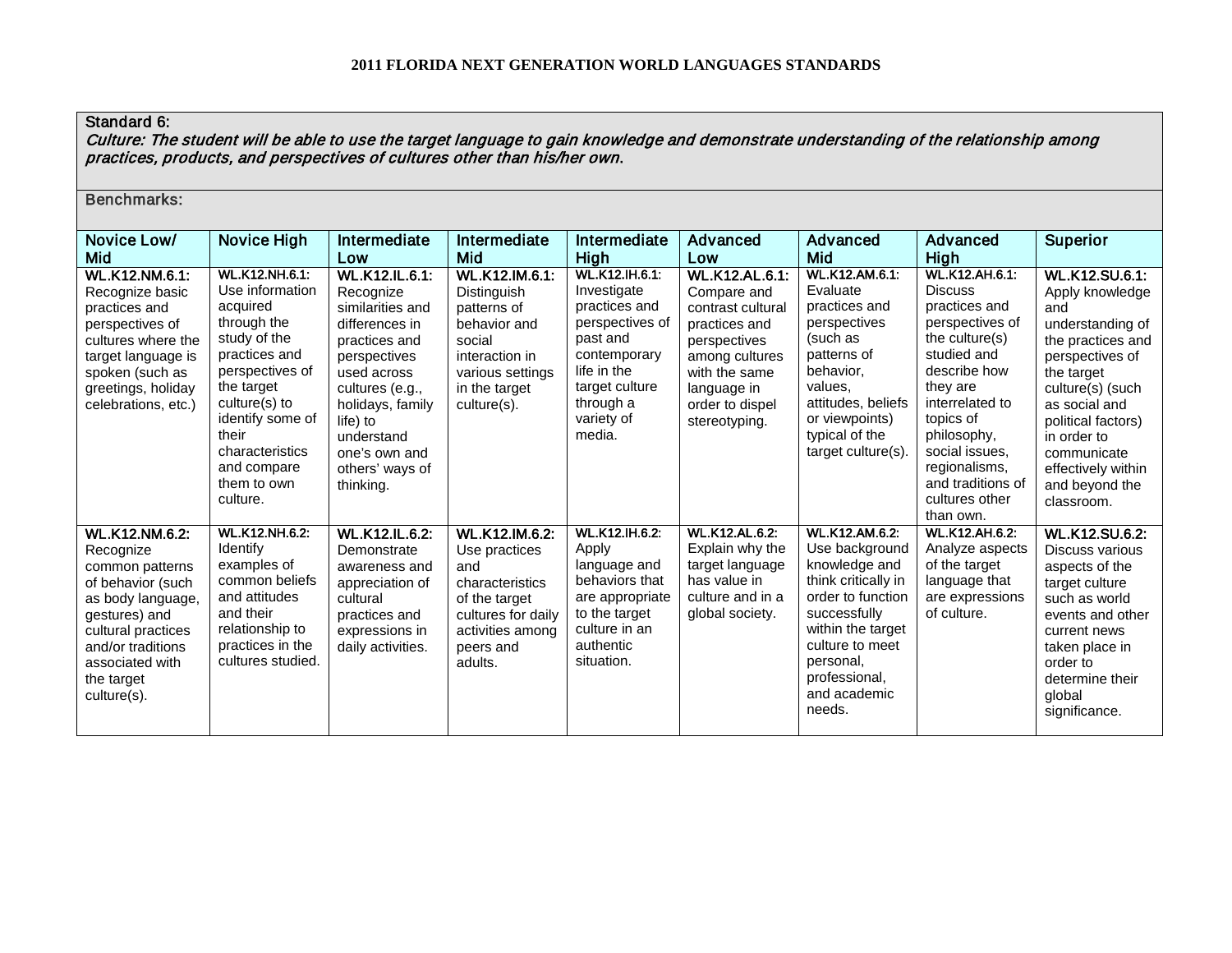| Novice Low/                                                                                                                                                    | <b>Novice High</b>                                                                                                                                                                                                                                                                                                    | Intermediate                                                                                                                                                                                                    | Intermediate                                                                                                                                                                                                                                                        | Intermediate                                                                                                                                                                                                                                | Advanced                                                                                                                                                                                                                                                 | Advanced                                                                                                                                                                                                                                                                                         | <b>Advanced</b>                                                                                                                                                                                                                                                                                        | <b>Superior</b>                                                                                                                                                                                                                                                                                                   |
|----------------------------------------------------------------------------------------------------------------------------------------------------------------|-----------------------------------------------------------------------------------------------------------------------------------------------------------------------------------------------------------------------------------------------------------------------------------------------------------------------|-----------------------------------------------------------------------------------------------------------------------------------------------------------------------------------------------------------------|---------------------------------------------------------------------------------------------------------------------------------------------------------------------------------------------------------------------------------------------------------------------|---------------------------------------------------------------------------------------------------------------------------------------------------------------------------------------------------------------------------------------------|----------------------------------------------------------------------------------------------------------------------------------------------------------------------------------------------------------------------------------------------------------|--------------------------------------------------------------------------------------------------------------------------------------------------------------------------------------------------------------------------------------------------------------------------------------------------|--------------------------------------------------------------------------------------------------------------------------------------------------------------------------------------------------------------------------------------------------------------------------------------------------------|-------------------------------------------------------------------------------------------------------------------------------------------------------------------------------------------------------------------------------------------------------------------------------------------------------------------|
| Mid                                                                                                                                                            |                                                                                                                                                                                                                                                                                                                       | Low                                                                                                                                                                                                             | Mid                                                                                                                                                                                                                                                                 | High                                                                                                                                                                                                                                        | Low                                                                                                                                                                                                                                                      | Mid                                                                                                                                                                                                                                                                                              | <b>High</b>                                                                                                                                                                                                                                                                                            |                                                                                                                                                                                                                                                                                                                   |
| <b>WL.K12.NM.6.3:</b><br>Participate in age-<br>appropriate and<br>culturally authentic<br>activities such as<br>celebrations,<br>songs, games,<br>and dances. | <b>WL.K12.NH.6.3:</b><br>Recognize<br>different<br>contributions<br>from countries<br>where the target<br>language is<br>spoken and how<br>these<br>contributions<br>impact our<br>global society<br>(e.g., food,<br>music, art,<br>sports,<br>recreation,<br>famous<br>international<br>figures, movies,<br>$etc.$ ) | WL.K12.IL.6.3:<br>Examine<br>significant<br>historic and<br>contemporary<br>influences from<br>the cultures<br>studied such as<br>explorers,<br>artists,<br>musicians, and<br>athletes.                         | WL.K12.IM.6.3:<br>Research<br>contributions<br>made by<br>individuals from<br>the target<br>culture through<br>the arts such as<br>visual arts,<br>architecture,<br>music, dance,<br>literature, etc.                                                               | WL.K12.IH.6.3:<br><b>Discuss</b><br>historical or<br>current<br>contributions of<br>groups<br>representing<br>other<br>languages or<br>cultures (e.g.,<br>explorers.<br>historical<br>figures, artists,<br>inventors, etc.)                 | <b>WL.K12.AL.6.3</b><br>Analyze the<br>contributions of<br>diverse groups<br>within the target<br>culture(s) made<br>by scientists,<br>mathematicians,<br>writers, political<br>leaders.<br>migrants,<br>immigrants,<br>athletes).                       | WL.K12.AM.6.3:<br>Evaluate the<br>effects of the<br>target culture's<br>contributions on<br>other societies.                                                                                                                                                                                     | <b>WL.K12.AH.6.3</b><br>Summarize the<br>impact of<br>influential<br>people and<br>events and their<br>contributions to<br>the global<br>community.                                                                                                                                                    | <b>WL.K12.SU.6.3:</b><br>Interpret<br>information in the<br>target language<br>on a variety of<br>topics related to<br>the target<br>culture's<br>philosophy,<br>social issues,<br>regionalisms and<br>cultural traditions<br>presented<br>through a variety<br>of media,<br>including<br>authentic<br>materials. |
| <b>WL.K12.NM.6.4:</b><br>Recognize<br>products of culture<br>(e.g., food,<br>shelter, clothing,<br>transportation,<br>toys).                                   | WL.K12.NH.6.4:<br>Identify cultural<br>artifacts,<br>symbols, and<br>images of the<br>target culture(s).                                                                                                                                                                                                              | <b>WL.K12.IL.6.4:</b><br>Identify<br>products of<br>culture (e.g.,<br>food, shelter,<br>clothing,<br>transportation,<br>toys, music, art,<br>sports and<br>recreation,<br>language,<br>customs.<br>traditions). | WL.K12.IM.6.4:<br>Identify<br>similarities and<br>differences in<br>products across<br>cultures (e.g.,<br>food, shelter,<br>clothing,<br>transportation,<br>music, art,<br>dance, sports<br>and recreation.<br>language,<br>customs.<br>traditions,<br>literature). | WL.K12.IH.6.4:<br>Describe<br>various<br>products<br>across cultures<br>(e.g., food,<br>shelter,<br>clothing,<br>transportation,<br>music, art,<br>dance, sports<br>and recreation.<br>language,<br>customs,<br>traditions,<br>literature). | <b>WL.K12.AL.6.4:</b><br><b>Discuss</b><br>products from<br>the target<br>culture(s) (e.g.,<br>food, shelter,<br>clothing,<br>transportation,<br>music, art,<br>dance, sports<br>and recreation,<br>language,<br>customs,<br>traditions,<br>literature). | WL.K12.AM.6.4:<br>Research<br>diverse cultural<br>products among<br>groups in other<br>societies (e.g.,<br>celebrations,<br>literature.<br>architecture,<br>music, dance,<br>theater, political<br>systems,<br>economic<br>systems,<br>number<br>systems, social<br>systems, belief<br>systems). | <b>WL.K12.AH.6.4:</b><br>Analyze diverse<br>cultural<br>products among<br>groups in other<br>societies (e.g.,<br>celebrations,<br>literature.<br>architecture,<br>music, dance,<br>theater, political<br>systems,<br>economic<br>systems,<br>number<br>systems, social<br>systems, belief<br>systems). | <b>WL.K12.SU.6.4:</b><br>Examine the<br>relationships<br>between<br>products and<br>perspectives<br>among groups in<br>other societies<br>(e.g., mythology<br>relates to the<br>perspective of a<br>belief system,<br>folk medicine<br>relates to the<br>perspective of<br>health care).                          |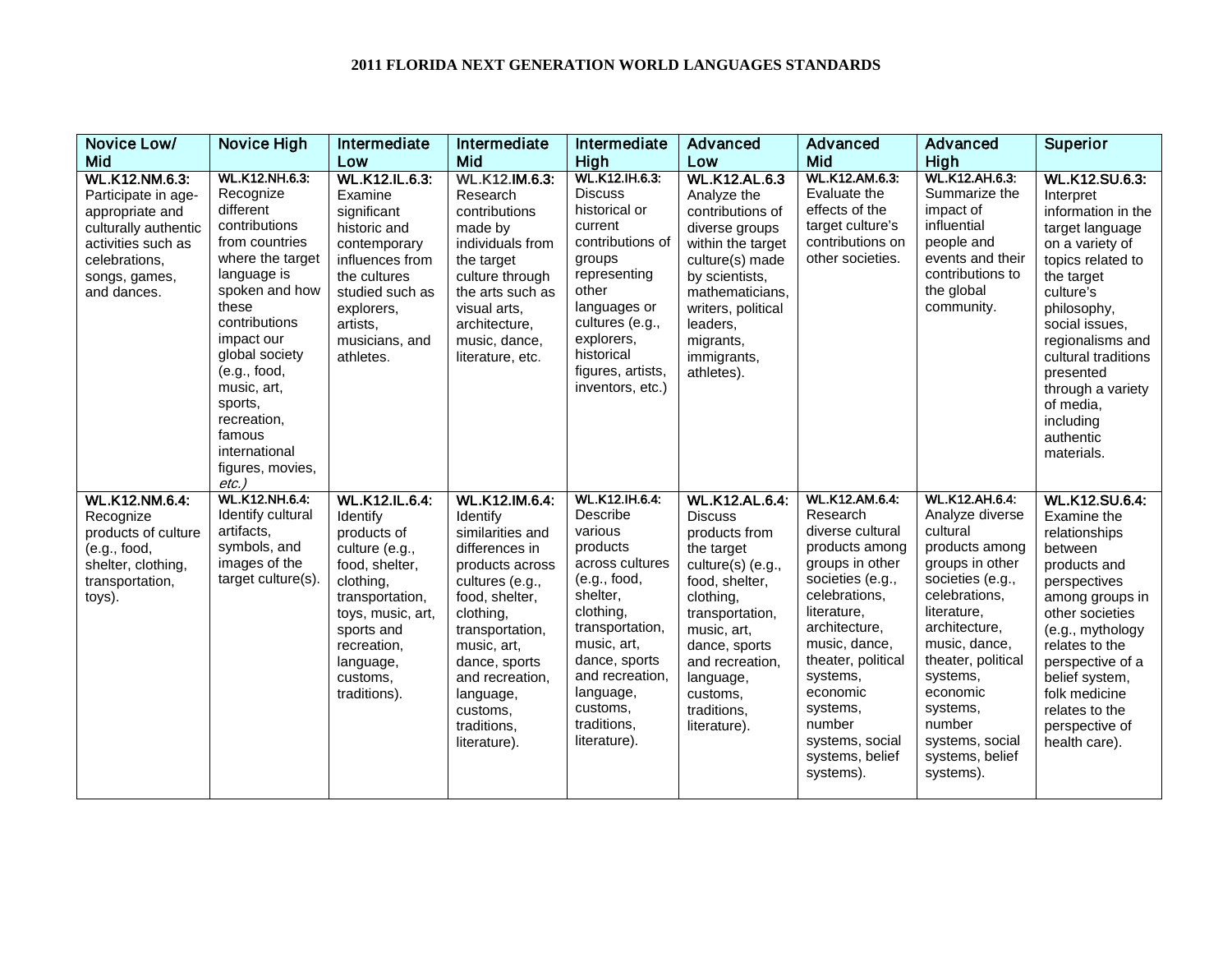# Standard 7:

Connections: The student will be able to acquire, reinforce, and further his/her knowledge of other disciplines through the target language.

| Novice Low/                                                                                                                                                                                    | Novice High                                                                                                                                                                                                                                         | Intermediate                                                                                                                                                                                                                                                   | Intermediate                                                                                                                                                                                                                                                                                                                         | Intermediate                                                                                                                                                                                                                                                       | Advanced                                                                                                                                                                                                                       | Advanced                                                                                                                                                                                                 | Advanced                                                                                                                                                                                                | <b>Superior</b>                                                                                                                                                                                                   |
|------------------------------------------------------------------------------------------------------------------------------------------------------------------------------------------------|-----------------------------------------------------------------------------------------------------------------------------------------------------------------------------------------------------------------------------------------------------|----------------------------------------------------------------------------------------------------------------------------------------------------------------------------------------------------------------------------------------------------------------|--------------------------------------------------------------------------------------------------------------------------------------------------------------------------------------------------------------------------------------------------------------------------------------------------------------------------------------|--------------------------------------------------------------------------------------------------------------------------------------------------------------------------------------------------------------------------------------------------------------------|--------------------------------------------------------------------------------------------------------------------------------------------------------------------------------------------------------------------------------|----------------------------------------------------------------------------------------------------------------------------------------------------------------------------------------------------------|---------------------------------------------------------------------------------------------------------------------------------------------------------------------------------------------------------|-------------------------------------------------------------------------------------------------------------------------------------------------------------------------------------------------------------------|
| Mid                                                                                                                                                                                            |                                                                                                                                                                                                                                                     | Low                                                                                                                                                                                                                                                            | Mid                                                                                                                                                                                                                                                                                                                                  | High                                                                                                                                                                                                                                                               | Low                                                                                                                                                                                                                            | Mid                                                                                                                                                                                                      | High                                                                                                                                                                                                    |                                                                                                                                                                                                                   |
| <b>WL.K12.NM.7.1:</b><br>Identify key words<br>and phrases in the<br>target language<br>that are based on<br>previous<br>knowledge<br>acquired in<br>subject area<br>classes.                  | <b>WL.K12.NH.7.1</b><br>Use vocabulary<br>acquired in the<br>target language<br>to access new<br>knowledge from<br>other<br>disciplines.                                                                                                            | <b>WL.K12.IL.7.1:</b><br>Access<br>information in<br>the target<br>language to<br>reinforce<br>previously<br>acquired<br>content area<br>knowledge.                                                                                                            | WL.K12.IM.7.1:<br>Use expanded<br>vocabulary and<br>structures in the<br>target language<br>to increase<br>content area<br>knowledge.                                                                                                                                                                                                | WL.K12.IH.7.1:<br>Gather and<br>interpret<br>information<br>from various<br>disciplines in<br>the target<br>language to<br>reinforce<br>academic<br>knowledge.                                                                                                     | <b>WL.K12.AL.7.1</b><br>Apply<br>knowledge<br>gained in the<br>target language<br>to make<br>connections to<br>other content<br>areas.                                                                                         | <b>WL.K12.AM.7.1</b><br>Analyze,<br>reinforce, and<br>further<br>knowledge of<br>other disciplines<br>through the<br>target language.                                                                    | WL.K12.AH.7.1:<br>Synthesize<br>information from<br>different subject<br>areas through<br>the target<br>language to<br>further<br>knowledge of<br>own language<br>and culture.                          | WL.K12.SU.7.1:<br>Use knowledge<br>acquired through<br>target language<br>resources from a<br>variety of subject<br>areas to<br>investigate and<br>interpret and<br>evaluate findings.                            |
| <b>WL.K12.NM.7.2:</b><br>Identify (within a<br>familiar context<br>and supported by<br>visuals) basic<br>information<br>common to the<br>world language<br>classroom and<br>other disciplines. | <b>WL.K12.NH.7.2:</b><br>Use maps,<br>graphs, and<br>other graphic<br>organizers to<br>facilitate<br>comprehension<br>and expression<br>of key<br>vocabulary in<br>the target<br>language to<br>reinforce<br>existing content<br>area<br>knowledge. | <b>WL.K12.IL.7.2:</b><br>Access new<br>information on<br>historic and/or<br>contemporary<br>influences that<br>underlie<br>selected cultural<br>practices from<br>the target<br>language and<br>culture to obtain<br>new knowledge<br>in the content<br>areas. | <b>WL.K12.IM.7.2:</b><br>Use previously<br>acquired<br>vocabulary to<br>discuss familiar<br>topics in other<br>subject areas<br>such as<br>geography,<br>history, music,<br>art, science,<br>math, language,<br>or literature to<br>reinforce and<br>further<br>knowledge of<br>other disciplines<br>through the<br>target language. | <b>WL.K12.IH.7.2:</b><br>Gather and<br>interpret<br>information on<br>historic and or<br>contemporary<br>influences from<br>the target<br>language and<br>culture and<br>transfer this<br>information to<br>the language<br>classroom and<br>other<br>disciplines. | <b>WL.K12.AL.7.2:</b><br><b>Distinguish</b><br>among<br>viewpoints<br>presented<br>through the<br>target language<br>and incorporate<br>this knowledge<br>to reinforce and<br>further<br>knowledge of<br>other<br>disciplines. | <b>WL.K12.AM.7.2:</b><br>Analyze, within<br>an unfamiliar<br>context.<br>information from<br>other disciplines<br>to reinforce<br>previous<br>knowledge and<br>acquire new<br>content area<br>knowledge. | <b>WL.K12.AH.7.2:</b><br>Analyze and<br>synthesize<br>information<br>gathered in the<br>target language<br>to make<br>connections to<br>other content<br>areas and<br>complex real<br>world situations. | <b>WL.K12.SU.7.2:</b><br>Investigate and<br>interpret findings<br>from authentic<br>resources written<br>in the target<br>language on<br>world events and<br>current news<br>related to the arts<br>and sciences. |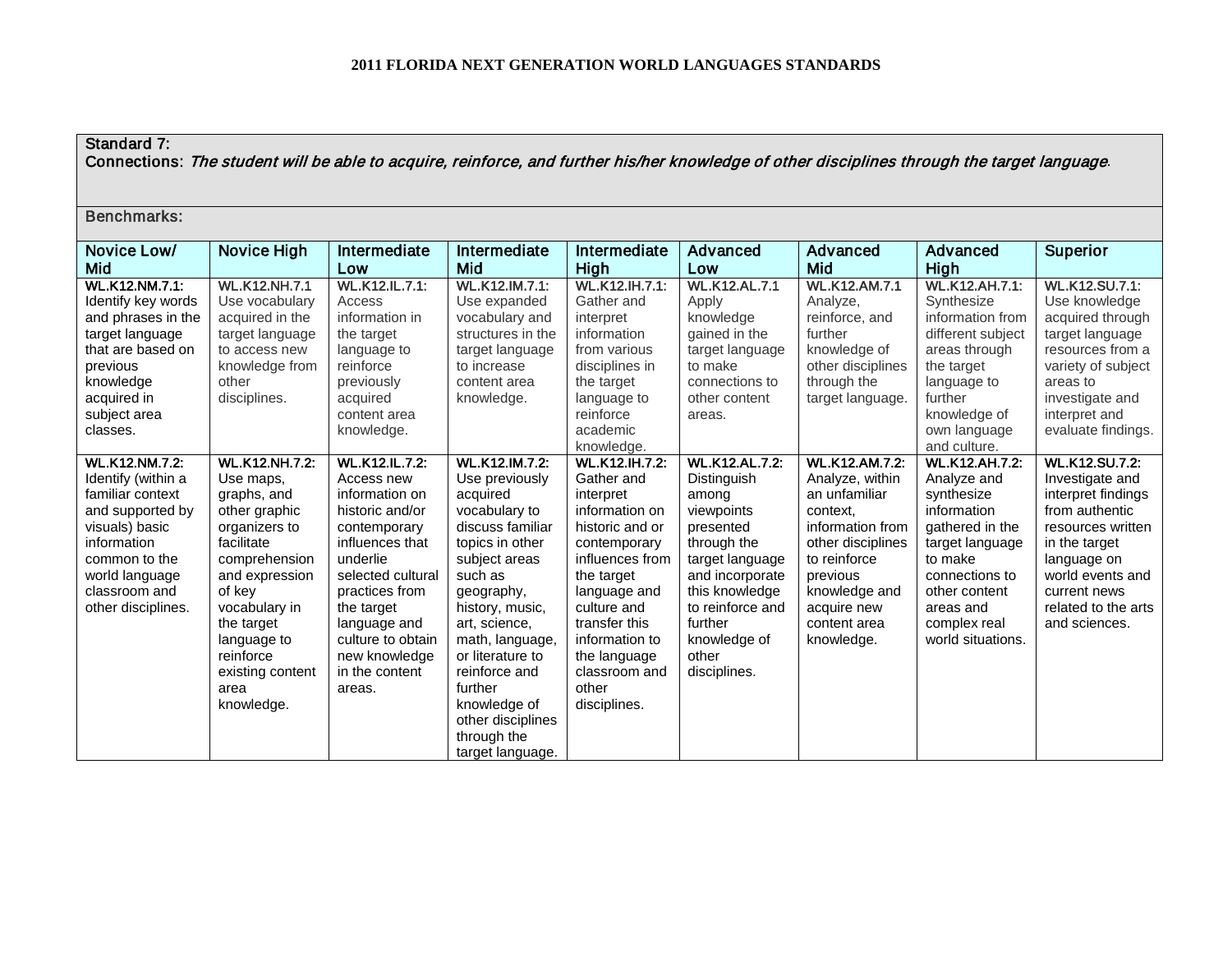## Standard 8:

Comparisons: The student will be able to develop insight into the nature of the target language and culture by comparing his/her own language(s) and cultures to others.

| <b>Benchmarks:</b>                                                                                                                                                                        |                                                                                                                                                                                                                                                                              |                                                                                                                                                                                                                       |                                                                                                                        |                                                                                                                                                                                 |                                                                                                                                                                                                                         |                                                                                                                                                                       |                                                                                                                                                                                                           |                                                                                                                                                                                                  |
|-------------------------------------------------------------------------------------------------------------------------------------------------------------------------------------------|------------------------------------------------------------------------------------------------------------------------------------------------------------------------------------------------------------------------------------------------------------------------------|-----------------------------------------------------------------------------------------------------------------------------------------------------------------------------------------------------------------------|------------------------------------------------------------------------------------------------------------------------|---------------------------------------------------------------------------------------------------------------------------------------------------------------------------------|-------------------------------------------------------------------------------------------------------------------------------------------------------------------------------------------------------------------------|-----------------------------------------------------------------------------------------------------------------------------------------------------------------------|-----------------------------------------------------------------------------------------------------------------------------------------------------------------------------------------------------------|--------------------------------------------------------------------------------------------------------------------------------------------------------------------------------------------------|
| Novice Low/<br>Mid                                                                                                                                                                        | Novice High                                                                                                                                                                                                                                                                  | Intermediate<br>Low                                                                                                                                                                                                   | Intermediate<br>Mid                                                                                                    | Intermediate<br>High                                                                                                                                                            | Advanced<br>Low                                                                                                                                                                                                         | Advanced<br>Mid                                                                                                                                                       | Advanced<br>High                                                                                                                                                                                          | <b>Superior</b>                                                                                                                                                                                  |
| <b>WL.K12.NM.8.1:</b><br>Demonstrate<br>basic knowledge<br>acquired in the<br>target language in<br>order to compare<br>words that are<br>similar to those in<br>his/her own<br>language. | <b>WL.K12.NH.8.1:</b><br>Distinguish<br>similarities and<br>differences<br>among the<br>patterns of<br>behavior of the<br>target language<br>by comparing<br>information<br>acquired in the<br>target language<br>to further<br>knowledge of<br>own language<br>and culture. | <b>WL.K12.IL.8.1:</b><br>Recognize<br>language<br>patterns and<br>cultural<br>differences<br>when<br>comparing own<br>language and<br>culture with the<br>target language<br>and culture.                             | WL.K12.IM.8.1:<br>Compare<br>language<br>structures and<br>skills that<br>transfer from<br>one language to<br>another. | <b>WL.K12.IH.8.1:</b><br>Compare<br>similarities and<br>differences<br>between the<br>target<br>language and<br>own language.                                                   | <b>WL.K12.AL.8.1:</b><br>Apply new<br>structural<br>patterns<br>acquired in the<br>target language.                                                                                                                     | <b>WL.K12.AM.8.1:</b><br>Describe<br>cultural<br>perspectives as<br>reflected in a<br>variety of<br>literary genres<br>and compare<br>and contrast to<br>own culture. | <b>WL.K12.AH.8.1:</b><br>Analyze the<br>form, meaning,<br>and importance<br>of perspectives,<br>practices, and<br>products of the<br>target culture<br>and compare it<br>to own culture.                  | <b>WL.K12.SU.8.1:</b><br>Analyze the<br>relationship of<br>historical and<br>contemporary<br>attitudes,<br>behaviors, and<br>products in the<br>target culture and<br>compare to own<br>culture. |
| <b>WL.K12.NM.8.2:</b><br>Recognize true<br>and false<br>cognates in the<br>target language<br>and compare<br>them to own<br>language.                                                     | <b>WL.K12.NH.8.2</b><br>Compare basic<br>sound patterns<br>and<br>grammatical<br>structures<br>between the<br>target language<br>and own<br>language.                                                                                                                        | <b>WL.K12.IL.8.2:</b><br>Give examples<br>of cognates,<br>false cognates,<br>idiomatic<br>expressions,<br>and sentence<br>structure to<br>show<br>understanding<br>of how<br>languages are<br>alike and<br>different. | WL.K12.IM.8.2:<br>Compare and<br>contrast<br>structural<br>patterns in the<br>target language<br>and own.              | <b>WL.K12.IH.8.2:</b><br>Compare the<br>use of<br>cognates, word<br>roots, prefixes,<br>suffixes, or<br>sentence<br>structures<br>between the<br>target<br>language and<br>own. | <b>WL.K12.AL.8.2:</b><br>Discriminate<br>between<br>different<br>registers of<br>language<br>(formal/informal,<br>literary/colloquial,<br>written/<br>conversational)<br>and explain<br>their cultural<br>implications. | <b>WL.K12.AM.8.2:</b><br>Analyze the<br>sound symbol<br>association<br>between the<br>target language<br>and own.                                                     | <b>WL.K12.AH.8.2:</b><br>Investigate<br>regional and<br>national sound<br>pattern<br>differences<br>(e.g.,<br>pronounciation,<br>intonation, word<br>stress) within<br>the target<br>language and<br>own. | <b>WL.K12.SU.8.2:</b><br>Analyze and<br>explain local,<br>regional, and<br>national<br>language<br>differences in the<br>countries where<br>the target<br>language is<br>spoken.                 |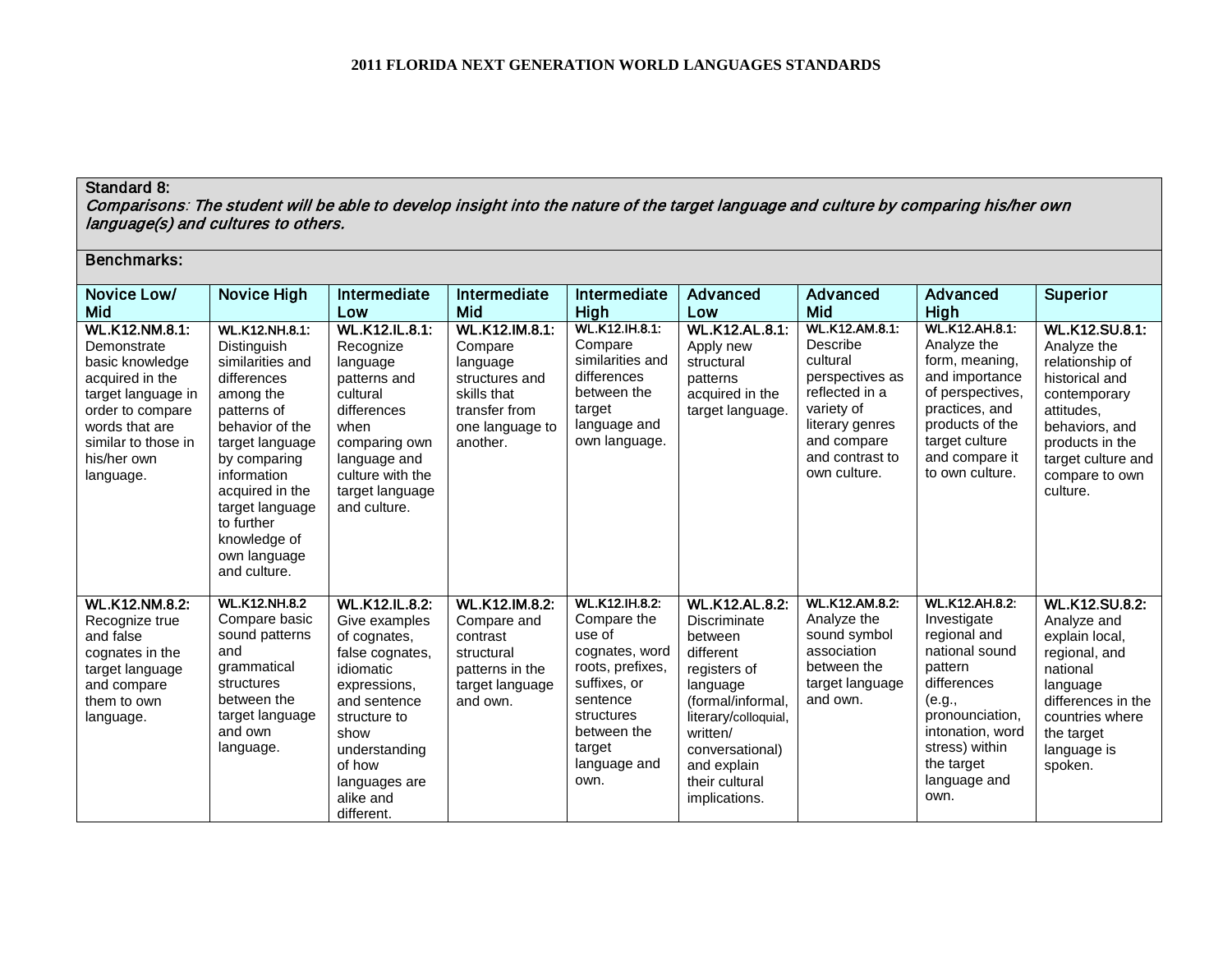| Novice Low/                                                                                                    | <b>Novice High</b>                                                                                                                                                                            | Intermediate                                                                                                                                                                     | Intermediate                                                                                                                                                                  | Intermediate                                                                                                                                                    | <b>Advanced</b>                                                                                                                                                                                                                      | Advanced                                                                                                                                                                                                                                                           | Advanced                                                                                                                                                                                           | Superior                                                                                                                                                                                        |
|----------------------------------------------------------------------------------------------------------------|-----------------------------------------------------------------------------------------------------------------------------------------------------------------------------------------------|----------------------------------------------------------------------------------------------------------------------------------------------------------------------------------|-------------------------------------------------------------------------------------------------------------------------------------------------------------------------------|-----------------------------------------------------------------------------------------------------------------------------------------------------------------|--------------------------------------------------------------------------------------------------------------------------------------------------------------------------------------------------------------------------------------|--------------------------------------------------------------------------------------------------------------------------------------------------------------------------------------------------------------------------------------------------------------------|----------------------------------------------------------------------------------------------------------------------------------------------------------------------------------------------------|-------------------------------------------------------------------------------------------------------------------------------------------------------------------------------------------------|
| Mid                                                                                                            |                                                                                                                                                                                               | Low                                                                                                                                                                              | Mid                                                                                                                                                                           | High                                                                                                                                                            | Low                                                                                                                                                                                                                                  | Mid                                                                                                                                                                                                                                                                | <b>High</b>                                                                                                                                                                                        |                                                                                                                                                                                                 |
| <b>WL.K12.NM.8.3:</b><br><b>Identify</b><br>celebrations<br>typical of the<br>target culture and<br>one's own. | <b>WL.K12.NH.8.3:</b><br>Compare and<br>contrast specific<br>cultural traits of<br>the target<br>culture and<br>compare to own<br>culture (typical<br>dances, food,<br>celebrations,<br>etc.) | <b>WL.K12.IL.8.3:</b><br>Discuss familiar<br>topics in other<br>subject areas.<br>such as<br>geography,<br>history, music,<br>art, science,<br>math, language,<br>or literature. | <b>WL.K12.IM.8.3:</b><br>Compare and<br>contrast the<br>geography and<br>history of<br>countries of the<br>target language,<br>and discuss<br>their impact on<br>own culture. | <b>WL.K12.IH.8.3</b><br>Compare the<br>cultural<br>traditions and<br>celebrations<br>that exist in the<br>target cultures<br>and other<br>cultures with<br>own. | <b>WL.K12.AL.8.3:</b><br>Develop an<br>appreciation for<br>cultural<br>differences by<br>comparing and<br>contrasting<br>patterns of<br>behavior or<br>interaction in<br>various cultural<br>settings<br>including<br>student's own. | <b>WL.K12.AM.8.3:</b><br>Conduct<br>research on<br>works produced<br>by native<br>speakers of the<br>target language<br>(e.g., writers,<br>journalists,<br>artists, media<br>persons) to<br>determine<br>cultural impact<br>on our own<br>language and<br>culture. | <b>WL.K12.AH.8.3:</b><br>Research<br>cultural<br>traditions and<br>celebrations<br>that exist in the<br>target cultures<br>and other<br>cultures and<br>evaluate the<br>viewpoints<br>behind them. | <b>WL.K12.SU.8.3:</b><br>Research<br>different aspects<br>of the target<br>culture(s) and<br>own culture in<br>order to evaluate<br>and refine<br>generalizations<br>and dispel<br>stereotypes. |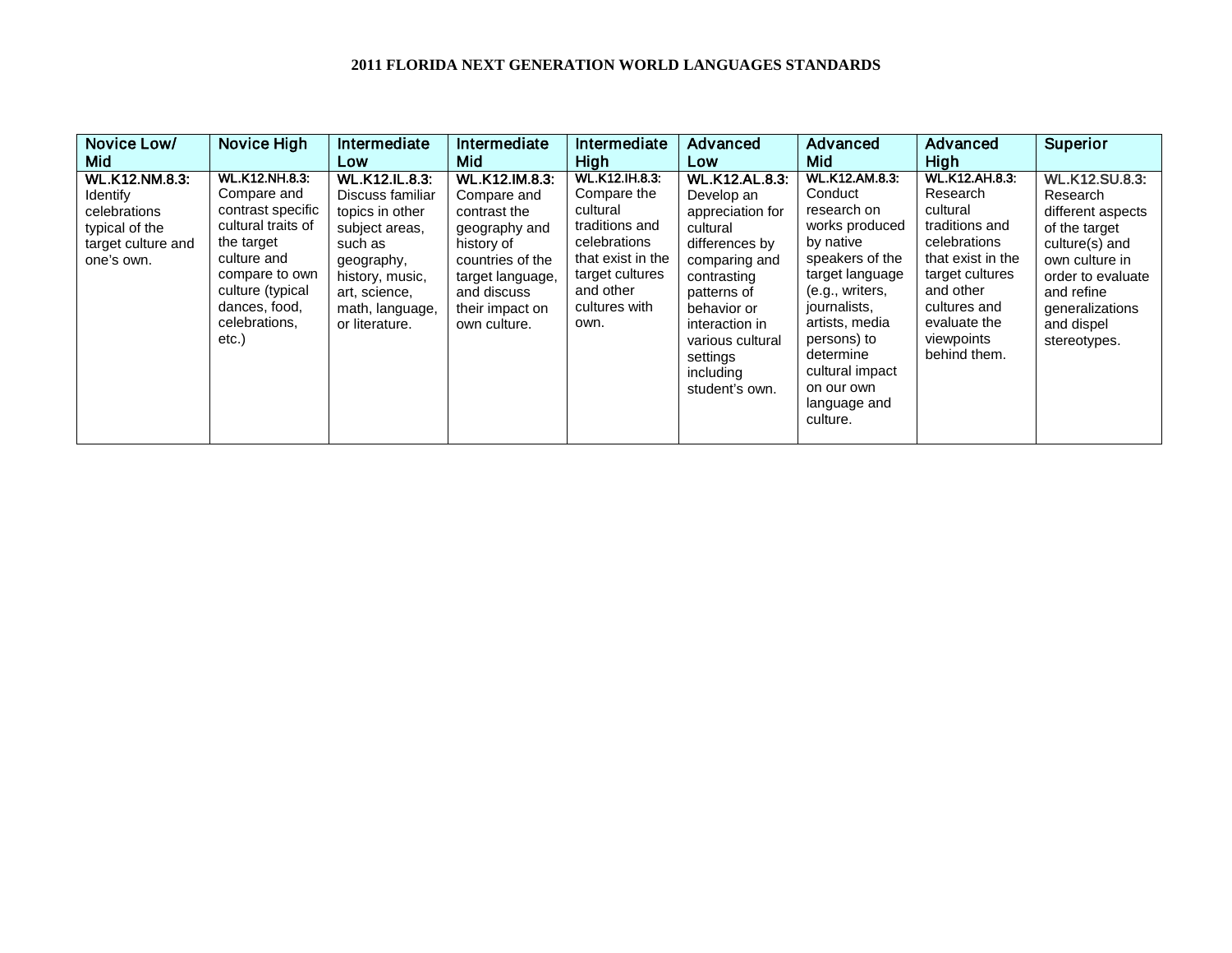# Standard 9:

Communities: The student will be able to use the target language both within and beyond the school setting to investigate and improve his/her world beyond his/her immediate surroundings for personal growth and enrichment.

| <b>WL.K12.NM.9.1:</b><br>Use key words<br>and phrases in the<br>target language to<br>participate in<br>different activities<br>in the school and<br>community<br>settings. | <b>WL.K12.NH.9.1:</b><br>Use key target<br>language<br>vocabulary to<br>communicate<br>with others<br>within and<br>beyond the<br>school setting. | WL.K12.IL.9.1:<br>Use the target<br>language to<br>participate in<br>different<br>activities for<br>personal<br>enjoyment and<br>enrichment. | WL.K12.IM.9.1:<br>Use expanded<br>vocabulary and<br>structures in the<br>target language<br>to access<br>different media<br>and community<br>resources. | <b>WL.K12.IH.9.1:</b><br>Use<br>knowledge<br>acquired in the<br>target<br>language to<br>reach out to<br>the community<br>to discuss a<br>variety of<br>topics and<br>present point<br>of view. | <b>WL.K12.AL.9.1:</b><br>Apply<br>knowledge<br>gained in the<br>target language<br>to make<br>presentations<br>as part of extra-<br>curricular<br>activities<br>beyond the<br>school setting. | WL.K12.AM.9.1:<br>Use knowledge<br>acquired in the<br>target language<br>to access<br>information on<br>careers and<br>employment<br>opportunities. | WL.K12.AH.9.1:<br>Use language<br>skills and<br>cultural<br>understanding<br>beyond<br>immediate<br>environment for<br>personal<br>growth. | WL.K12.SU.9.1:<br>Use the skills<br>acquired in the<br>target language<br>to interact with<br>native speakers<br>of the language<br>on a variety of<br>topics. |
|-----------------------------------------------------------------------------------------------------------------------------------------------------------------------------|---------------------------------------------------------------------------------------------------------------------------------------------------|----------------------------------------------------------------------------------------------------------------------------------------------|---------------------------------------------------------------------------------------------------------------------------------------------------------|-------------------------------------------------------------------------------------------------------------------------------------------------------------------------------------------------|-----------------------------------------------------------------------------------------------------------------------------------------------------------------------------------------------|-----------------------------------------------------------------------------------------------------------------------------------------------------|--------------------------------------------------------------------------------------------------------------------------------------------|----------------------------------------------------------------------------------------------------------------------------------------------------------------|